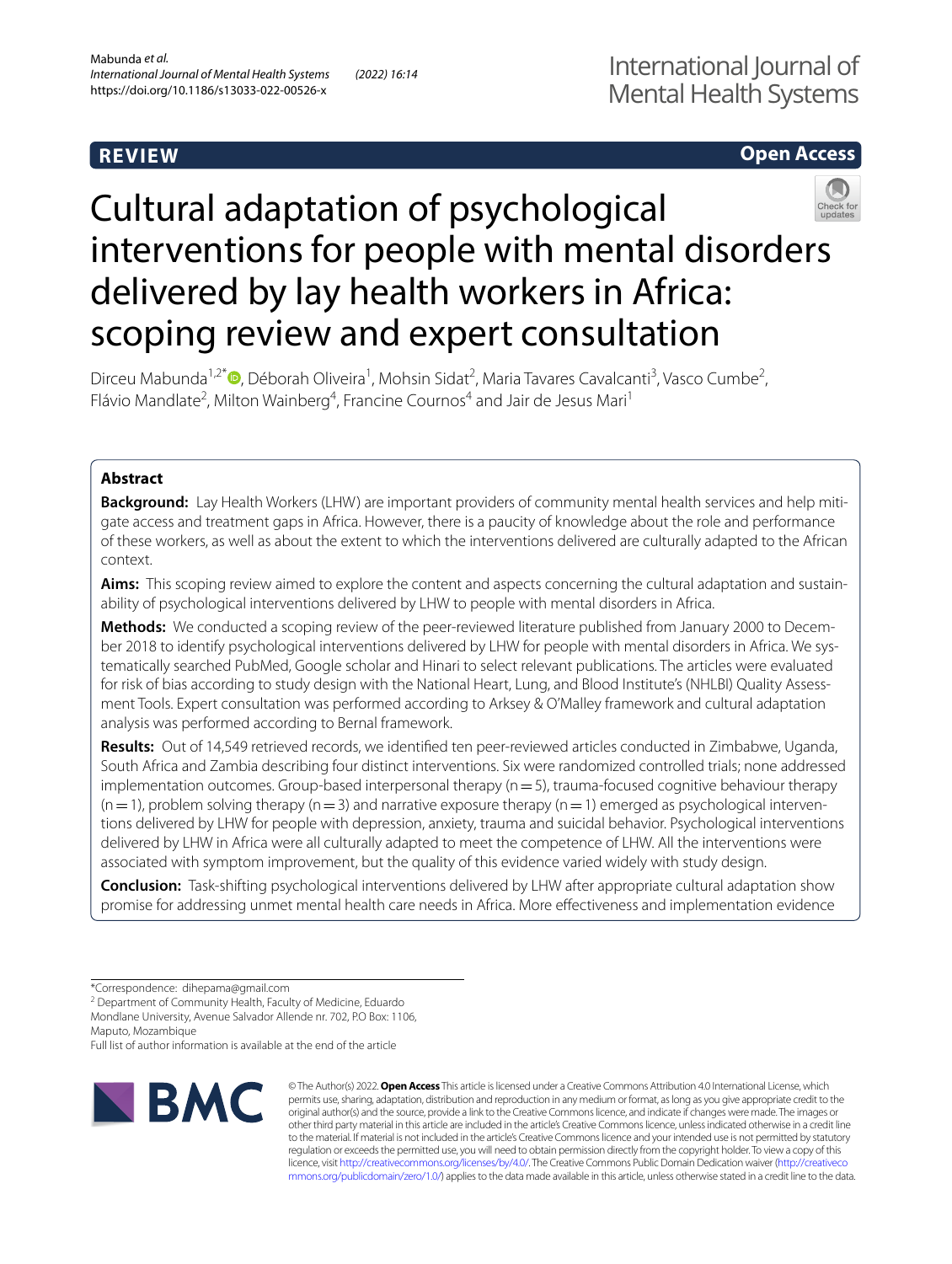is needed, especially with regard to psychological interventions delivered by LHW for adolescence, older people and those with severe mental disorders and suicidal behaviors.

**Keywords:** Lay health workers, Cultural adaptation, Africa, Psychological interventions

## **Introduction**

In 2016, there were approximately one billion people living with mental illnesses globally [\[1](#page-14-0), [2](#page-14-1)]. Almost 75% of these people live in low- and middle-income countries (LMIC) and this number is expected to increase [[3](#page-14-2)]. Mental illnesses cost the global economy nearly US\$2.5 trillion in 2010 [[1,](#page-14-0) [4\]](#page-14-3), with increased burden on governments and civil societies worldwide. Several psychological interventions have been shown to be efective and relevant to increasing service access and service use by people with mental illness in LMIC  $[5]$  $[5]$ . These interventions, however, need to be sensitive to the culture, values and needs of people locally [[6,](#page-14-5) [7](#page-14-6)]. Community health workers, such as Lay Health Workers (LHW), are lay people with little or no formal education, but who have in-depth knowledge of the culture, beliefs and language of a community, and who receive short and standardized training to assist health professionals with the provision of culturally adapted and accepted health services [\[8](#page-14-7)]. LHW are individuals with little or no formal education who have undergone a few days to a few weeks of job-related preservice training outside a recognised training institution [[8,](#page-14-7) [9\]](#page-14-8) using a task-shifting which is "*A process whereby specifc tasks are moved, where appropriate, to health workers with shorter training and fewer qualifcations… [to] make more efficient use of existing human resources and ease bottlenecks in service delivery*" [\[10\]](#page-14-9)*.* Despite the importance of LHW to the delivery and sustainability of psychological interventions in LMIC, information about the role they perform, as well as the relevance and acceptability of the interventions they deliver, is currently scarce. Investigating the cultural relevance and sustainability of such interventions can help contribute towards the provision of efective mental health services in LMIC. These services, in turn, can contribute to achieving the United Nation's Sustainable Developmental Goals and the World Health Organization's Universal Health Coverage strategy in low-resourced settings, which include most African countries [\[11](#page-14-10)[–13](#page-14-11)].

LHW provide numerous healthcare interventions in LMIC [[14\]](#page-14-12). A multi-center qualitative study involving African and Asian nations (Ethiopia, Uganda, South Africa, India and Nepal) has shown that psychological interventions utilizing task-shifting techniques are acceptable in such contexts [[15](#page-14-13)]. Other interventions delivered by LHW have also been shown to be efective. For example, a previous systematic review concluded that the feasibility of psychological interventions (cognitive behavioral therapy and interpersonal therapy) offered by LHW to women with perinatal depression was largely dependent on these therapies being delivered in community settings and on incorporating local social problems [[16\]](#page-14-14). Another study conducted in China indicated that increasing resources for community health services through training and continued education can contribute towards reducing the gap in access to treatments for psychiatric disorders as well as reduce stigma [\[17](#page-14-15)]. In Uganda, a sustainable and inexpensive psychological model involving LHW helped reduce child mortality [[18\]](#page-14-16). Even in high-income nations, such as the United States, research has shown that the work of LHW can be efective in helping communities recover from natural disasters [[19\]](#page-14-17). In addition, community-based interventions delivered by LHW to people with schizophrenia in India, have shown greater efectiveness in reducing disability and increasing adherence to treatment compared to community-based treatment provided by health professionals [\[20](#page-14-18)].

Despite the important role that LHW play in the delivery of complex psychological interventions to people with mental illnesses in LMIC, the extent to which such interventions are implemented, culturally adapted and integrated within health systems remains under researched [[5,](#page-14-4) [21\]](#page-14-19). In addition, previous research on the interventions delivered by LHW have not addressed issues that are important to policy makers, such as implementation and sustainability issues [[22\]](#page-14-20). Sustainability as the ability to maintain the use of program at sufficient intensity to achieve its benefts over time [\[23](#page-14-21), [24\]](#page-14-22) contribute to longterm services provision, community support and ethical standards maintenance of the evidence-based interventions in diferent economic, cultural and social context [[25\]](#page-14-23).

Studies recommend that cultural adaptation of interventions is important to ensure acceptability, feasibility and effectiveness  $[7, 26]$  $[7, 26]$  $[7, 26]$  $[7, 26]$ . This scoping review aimed to explore the content and aspects concerning the cultural adaptation of psychological interventions delivered by LHW to people with mental disorders in African countries. This is important to provide a broad overview on the existing knowledge concerning cultural adaptation of psychological interventions delivered by LHW in this context. We sought to answer three main questions: (a) What is the type and content of psychological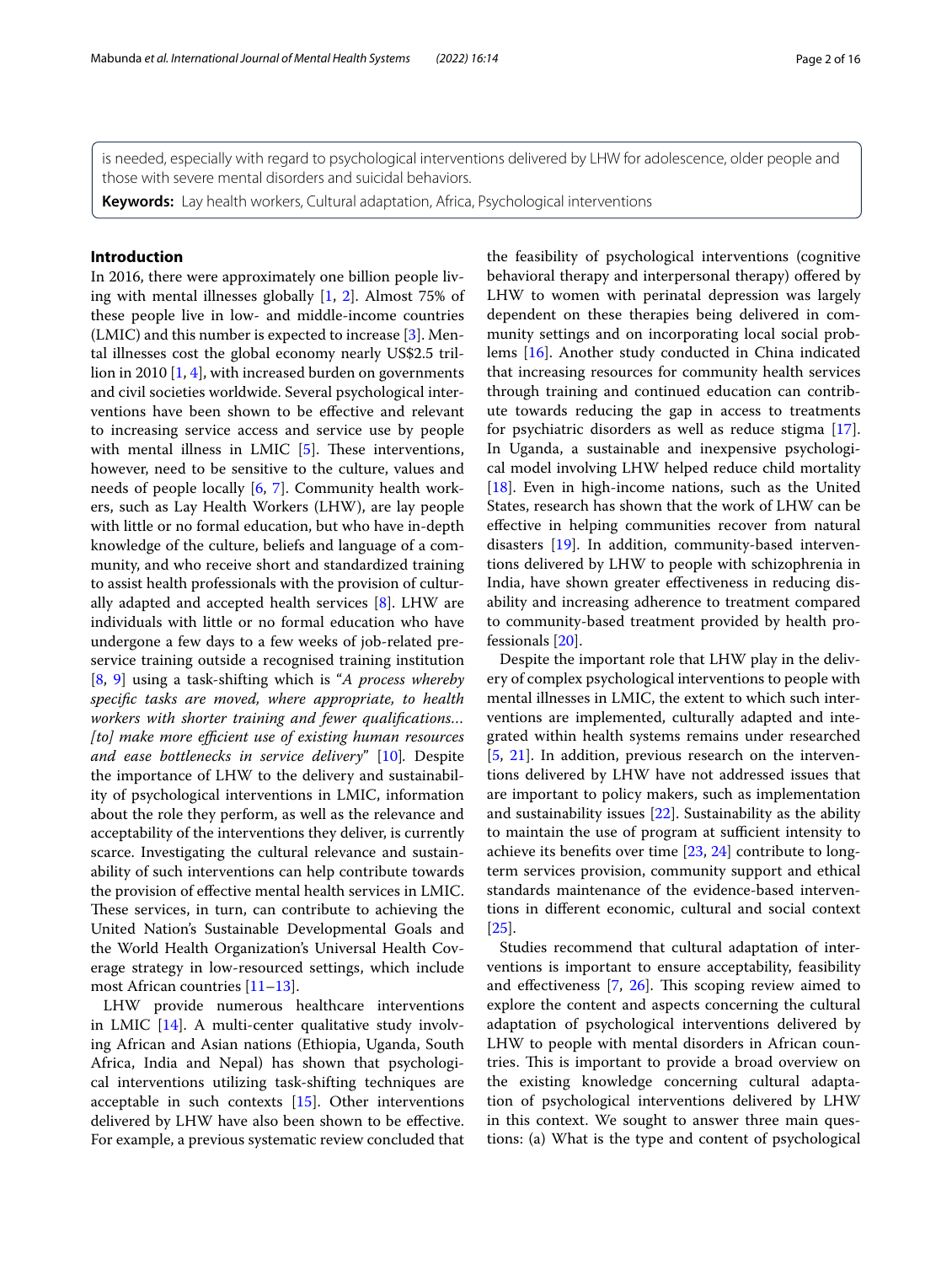interventions delivered by LHW in Africa countries; (b) Were such interventions culturally adapted and what elements were taken into account in the cultural adaptation process; and (c) Do the outcomes of these interventions look promising and sustainably?

## **Methods**

This scoping review was conducted in line with Arksey & O'Malley's framework [\[27](#page-14-25), [28\]](#page-14-26) following six sequential steps: (1) identifying the research questions; (2) identifying relevant studies; (3) study selection; (4) charting the data; (5) collating, summarizing, and reporting the results; and (6) expert consultation. We also used the Bernal cultural adaptation framework to inform and to answer the second review question regarding cultural adaptation of interventions  $[29]$  $[29]$ . This framework has eight elements: (1) Language—culturally syntonic and appropriate language; (2) People—role of ethnical/ racial diferences and similarities between client and therapist in therapy relationship; (3) Metaphors—symbols and concepts shared with the population, sayings in treatment; (4) Content—cultural knowledge, values, traditions, uniqueness of groups (social, economic, historical, political); (5) Concepts—treatment concepts consonant with culture and context: dependence vs. interdependence vs. independence, emic, over ethic; (6) Goals—transmission of positive and adaptative cultural values, support adaptative values form the culture of origin; (7) Methods—development and/or cultural adaptation of treatment methods e.g., use of language (formal and informal); (8) Context—consideration of changing in assessment during intervention: acculturative stress, phase of migration, social support and relationship to country of origin, economic and social context of intervention; and (9) Security—humanitarian/confict context in which client and intervention embedded; specifc adaptations made as a result of strategies to manage risk.

To evaluate the capacity of the interventions for sustainability, we used the Program Sustainability Assessment tool framework (PSAT) [[30\]](#page-14-28) which has eight domains: (1) Environmental Support, (2) Funding Stability, (3) Partnerships, (4) Organizational Capacity, (5) Program Evaluation*,* (6) Program Adaptation*,* (7) Communications, and (8) Strategic Planning. There are 40 questions total (5 questions in each of 8 domains). For each question, participants are asked to rate the program on the presence of a particular element by using a scale of 1 (to little or no extent) to 7 (to a great extent) [[31\]](#page-14-29). Two researchers (DM and FM) complete independently the PSAT assessment available online at [https://](https://sustaintool.org) [sustaintool.org](https://sustaintool.org) for each one of the 10 studies included. The site automatically calculate the average responses for each question.

## **Search strategy**

The literature search was conducted by two people independently (DM and FM), from January to February 2019. The search was conducted in the following electronic databases: Pubmed, Hinari, and Google scholar. The search strategy was guided by the review questions and included the following keywords and combinations: [("community health worker" OR "lay health worker" OR "community volunteer" OR "community activist" OR "traditional birth attendants" OR "health extension" OR "health extenders" OR "task shifting" OR "feld worker" OR "close to community care" OR "outreach") AND ("psychology" OR "psychiatry" OR "mental health" OR "psychosocial" OR "counsellor" OR "counseling support") AND (Africa)]. The search strategy was adapted to the requirements of each database, using appropriate Boolean operators and coding, in order to increase search sensitivity. The references of the included papers were also checked for additional studies that might be relevant to this review.

## **Study selection**

## *Eligibility criteria*

We limited our search to consider all the papers published in peer reviewed journals dated from January 2000 to December 2018. No inclusion/exclusion criterion for study design or specifc methodology was used. Only original and peer-reviewed research papers published in English were included. Studies of any design reporting on the delivery of any psychological intervention by LHW in any African country were eligible. Eligibility was also dependent upon the paper including a description of the type of intervention and target population in sufficient detail and having elements of cultural adaptation described. Literature reviews, commentaries, editorials, program reviews, opinion papers, dissertations, and conference abstracts were excluded. Publications that focused on psychological interventions delivered by mental health professionals and articles that did not report any delivered intervention were excluded.

## *Procedure*

Study selection was conducted by two researchers independently (DM and FM) (Fig.  $1$ ). Titles and abstracts were examined against the review questions and eligibility criteria. A third reviewer (VC) was consulted in case of disagreement between the two reviewers regarding study eligibility. Over 93% of screened articles were excluded, mainly because they were not focused on psychological interventions delivered by LHW in Africa, and 6% of the papers were excluded because they reported on psychological interventions that were not delivered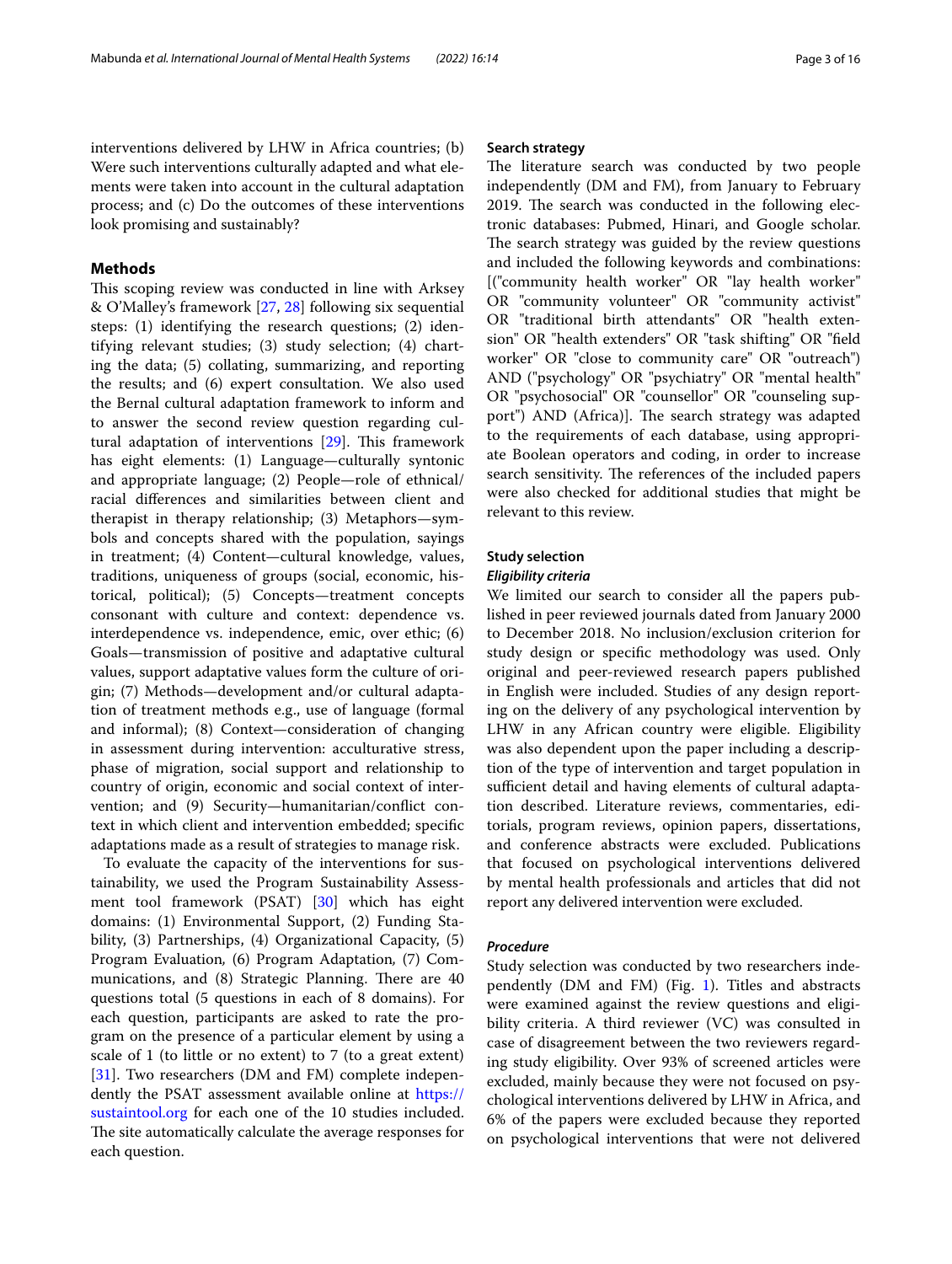

<span id="page-3-0"></span>by LHW. After initial review, 32 articles were deemed potentially relevant and were read in full. On fnal review, ten of the 32 articles were deemed eligible and underwent data extraction.

## *Data extraction and synthesis*

A table for data extraction was created and included: author(s) name(s), year of publication, study location, intervention type, study populations, study aim,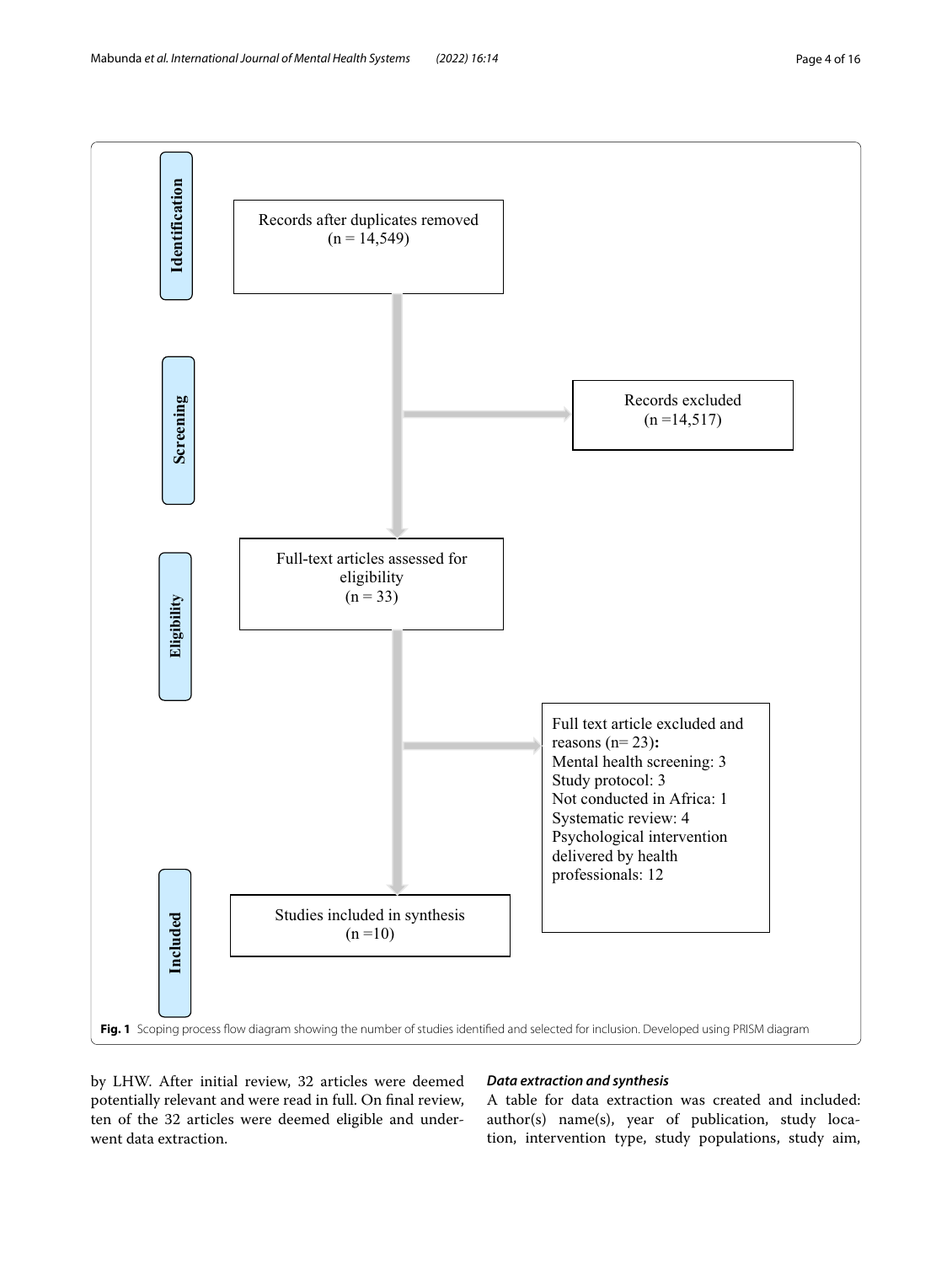methodology, outcome measures, key fndings, and funding. After careful review of the included papers, two researchers (DM and FM) independently extracted data from the 10 (ten) studies. The findings from the expert consultation were collated and discussed between the research team, and were compared with the articles identifed in the literature search. A narrative approach was used to discuss the review fndings and the expert comments.

## **Quality assessment**

Each article that met the inclusion criteria was independently rated for quality by two researchers (VC and MT) using National Heart, Lung, and Blood Institute (NHLBI) quality assessment tools [\(https://www.nhlbi.nih.gov/](https://www.nhlbi.nih.gov/health-topics/study-quality-assessment-tools) [health-topics/study-quality-assessment-tools\)](https://www.nhlbi.nih.gov/health-topics/study-quality-assessment-tools) with separate tool for each study type. If the ratings difered, the third researcher (DM) reviewed the articles quality to reach consensus. The answer to each question can be "yes," "no," "cannot determine," "not reported," or "not applicable." The rater is asked to consider potential risk for bias in the study design whenever a "no" is selected. Overall quality ratings are scored as "good" (low risk of bias, valid results), "fair" (some risk of bias, does not invalidate results), or "poor" (signifcant risk for bias, may invalidate results).

## *Expert consultation*

We consulted ten clinical and research experts in the felds of LHW and global mental health about the topic of interest. Experts were identifed from the literature in the area and were invited to complete an online questionnaire containing four open questions about gaps and strengths of cultural adaptation of psychological interventions delivered by LHW, how to address possible barriers, and the factors that could help sustain such interventions. Participants were research psychiatrists  $(n=4)$  and psychologists  $(n=3)$  from South Africa, Argentina, United States, and India. Four experts  $(n=4)$ were representatives of the World Health Organization.

## **Results**

Key information about the ten included articles is shown in Table [1](#page-5-0). The studies were published between 2003 and 2018, with the majority (70%) published after 2010.

The main interventions delivered by LHW were trauma-focused cognitive behavior therapy, interpersonal group therapy problem solving therapy and narrative exposure therapy. Three studies were undertaken in Zimbabwe, four in Uganda, two in South Africa and one in Zambia. Six were randomized controlled trials (RCTs), three were feasibility/pilot studies, and one was a quasiexperimental study. Sample sizes varied from 76 to 573 individuals in the RCTs and from 24 to 573 individuals in the feasibility/pilot studies. None of the studies addressed implementation outcomes.

## **Intervention type and efectiveness** *Randomized trials*

Four RCTs involved the delivery of group-based interpersonal psychotherapy for people with depression in Uganda and with depression comorbid with HIV in South Africa.

A group-based interpersonal psychotherapy (IPT) intervention with people with depression  $(n=248)$  of both genders conducted in Uganda showed greater improvement in total depression symptoms among the intervention group compared to control group (mean change in depression scores in men was 14.43 compared with 20.46 among women in the intervention group)  $[32]$  $[32]$ . The interventions were delivered by a local person of the same sex as the group who had received 2 weeks of intensive training in IPT Group. The basic structure of IPT was retained but was simplifed to be used by LHW. The main additions included: grief was called death of a loved one; disputes were called disagreements; transitions became life changes; and interpersonal defcits became loneliness and shyness. Another study in Uganda  $(n=216)$  with adults with depression showed long-term efectiveness of interpersonal therapy six months after the intervention [\[33](#page-14-31)]. A group based IPT intervention with adolescent of both genders  $(n=314)$  survivors of war in northern Uganda [[34\]](#page-14-32) showed substantially and signifcantly greater decline in the depression symptom scale among the IPT group compared to wait-list control group. Diference in change in adjusted mean score for depression symptoms between group interpersonal psychotherapy and control groups was 9.79 points [95% confidence interval (CI) 1.66-17.93]. This substantial and signifcant improvement in depression symptoms (12.61 points; 95% CI 2.09–23.14) were found in girls but not in boys receiving group interpersonal psychotherapy. This intervention was delivered by a local Ugandan of the same gender with no previous mental health or counselling experience, who spoke English and Luganda (the local language) and participated in intensive training of two weeks comprising didactic and roleplay techniques.

One RCT in South Africa [\[35](#page-14-33)] tested the effectiveness of Group based IPT for people living with HIV with depression  $(n=76)$  showed significantly great improvement on depression scores on the Patient Health Questionnaire-9 (PHQ-9) in the intervention group compared to the control group at 3-month follow-up (mean diference score of 8.53 in the intervention group compared to mean diference score of 4.12 in the control group at follow-up) (F  $(1, 32) = 23.88$ , p < 0.0001). The intervention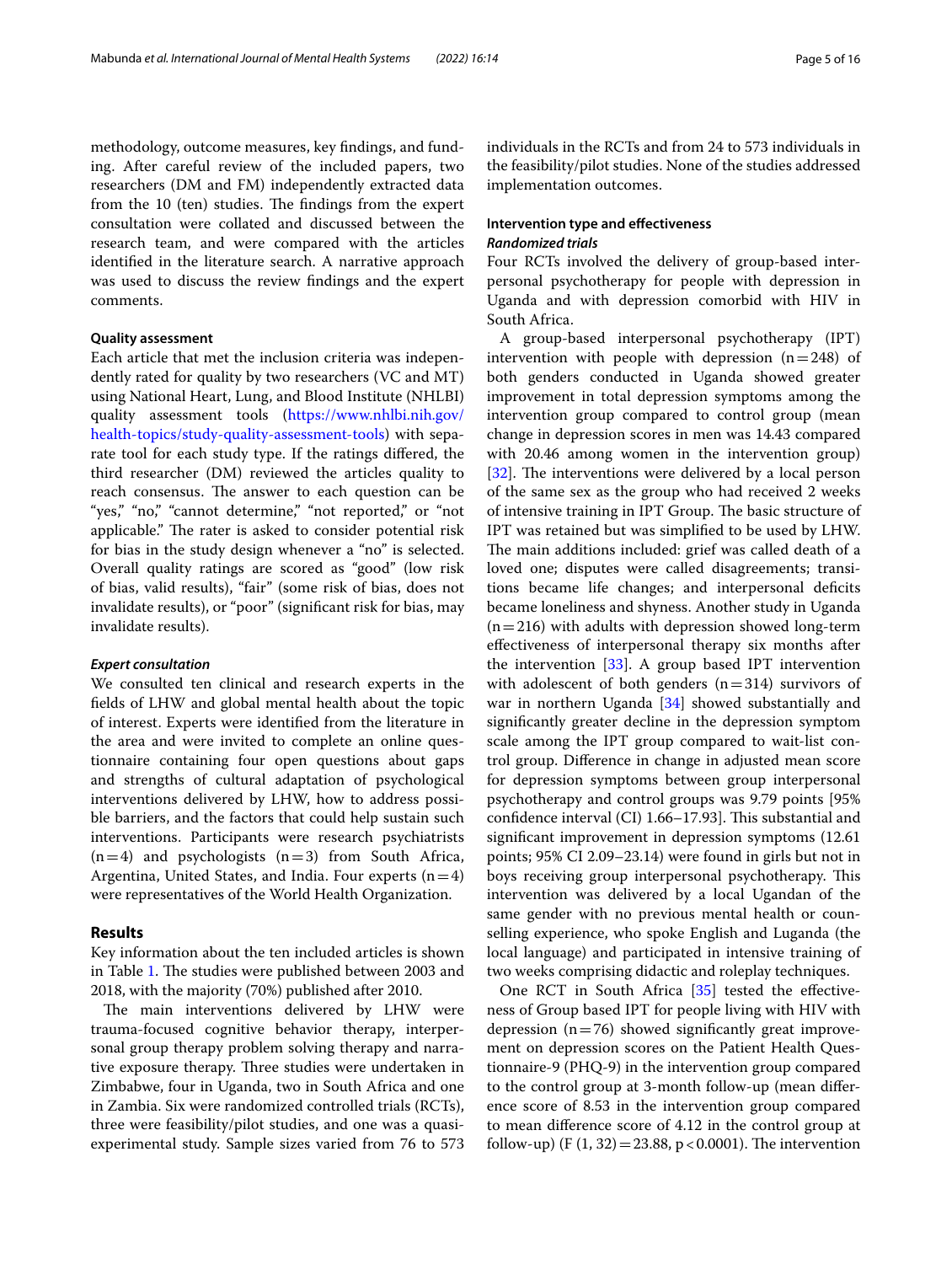| <b>Authors</b>       | Country      | Setting | tive of study<br>Object                                                                                                                                                                                           | Intervention                             | Type of study             | Sample size                                                                                                                                       | Results/outcome                                                                                                                                                                                                                                                                                                                                                                                                                                                                                                                                                                         |
|----------------------|--------------|---------|-------------------------------------------------------------------------------------------------------------------------------------------------------------------------------------------------------------------|------------------------------------------|---------------------------|---------------------------------------------------------------------------------------------------------------------------------------------------|-----------------------------------------------------------------------------------------------------------------------------------------------------------------------------------------------------------------------------------------------------------------------------------------------------------------------------------------------------------------------------------------------------------------------------------------------------------------------------------------------------------------------------------------------------------------------------------------|
| Petersen et al. 2011 | South Africa | Rural   | depressive symptoms<br>that could be delivered by<br>To assess the feasibility of<br>lapted IPT interven-<br>ers within a task shifting<br>trained lay health work-<br>tion for women with<br>approach<br>the ada | Grouped-based interper-<br>sonal therapy | tion                      | Non-randomized, interven-42 people: 20 intervention;<br>22 control                                                                                | depression inventory at<br>Decrease of mean beck<br>12- and 24-weeks post<br>ntervention                                                                                                                                                                                                                                                                                                                                                                                                                                                                                                |
| Bolton et al. 2007   | Uganda       | Rural   | displace-ment in northern<br>To assess effect of locally<br>feasible interventions on<br>toms among adolescent<br>conduct problem symp-<br>depression, anxiety, and<br>survivors of war and<br>Uganda             | Group interpersonal<br>therapy           | Randomized clinical trial | 314 adolescents: 105 rand-<br>omized to receive creative<br>receive Group IPT and 104<br>play; 105 randomized to<br>andomized to control<br>group | symptoms (12.61 points; 95%<br>Cl 2.09–23.14) were found in<br>compared to wait-list control<br>nterval (CI), 1.66-17.93]. This<br>group. Difference in change<br>mprovement in depression<br>nificantly greater decline in<br>girls but not in boys receiv-<br>scale among the IPT group<br>substantial and significant<br>for depression symptoms<br>the depression symptom<br>between group interper-<br>sonal psychotherapy and<br>control groups was 9.79<br>points [95% confidence<br>n adjusted mean score<br>ing group interpersonal<br>Substantially and sig-<br>psychotherapy |

<span id="page-5-0"></span>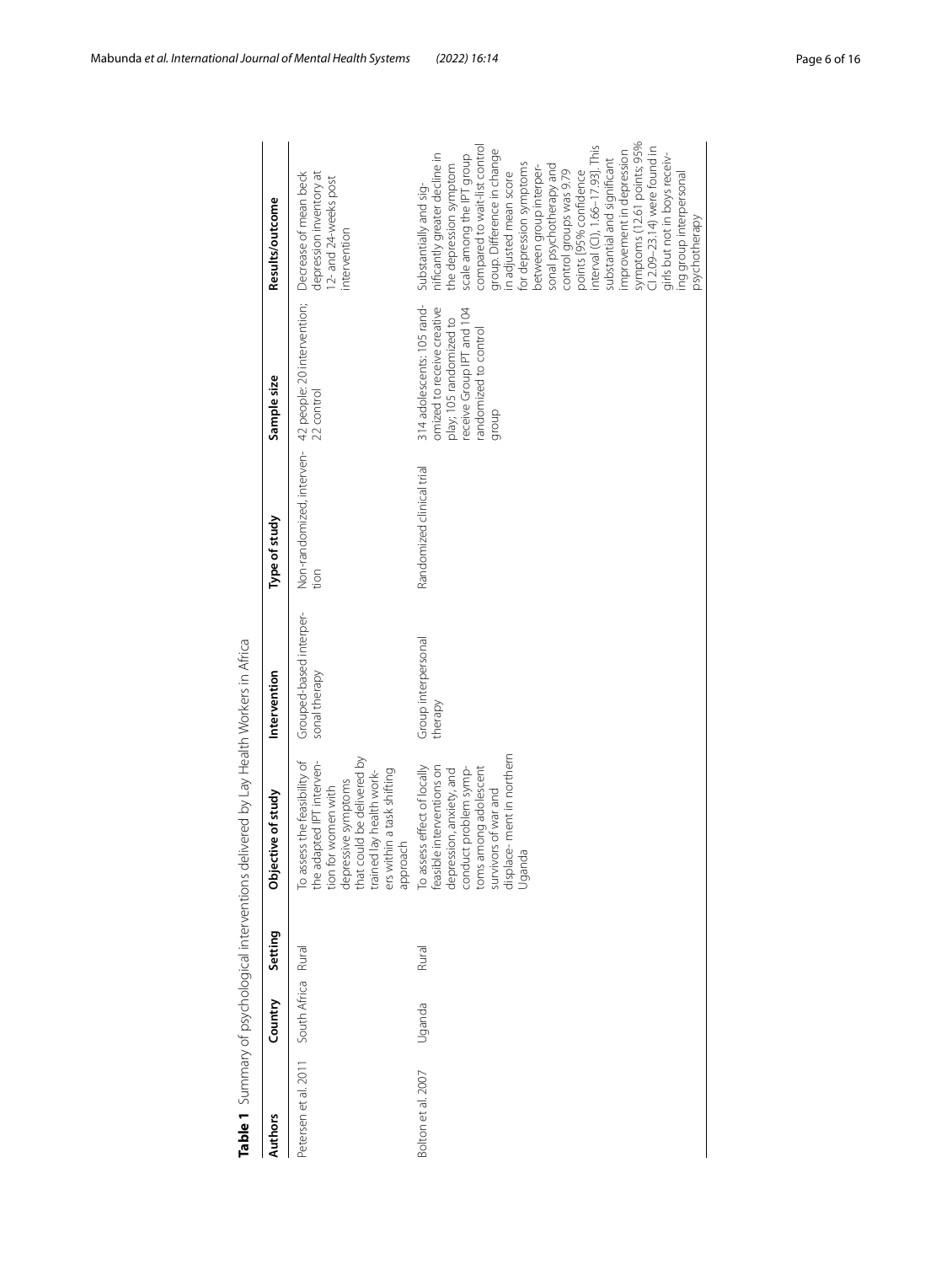| Table 1 (continued)  |          |                                  |                                                                                                                                                                                                                        |                                                                          |                                                 |                                                                                                                       |                                                                                                                                                                                                                                                                                                                                                                                                                                                                                                                                                  |
|----------------------|----------|----------------------------------|------------------------------------------------------------------------------------------------------------------------------------------------------------------------------------------------------------------------|--------------------------------------------------------------------------|-------------------------------------------------|-----------------------------------------------------------------------------------------------------------------------|--------------------------------------------------------------------------------------------------------------------------------------------------------------------------------------------------------------------------------------------------------------------------------------------------------------------------------------------------------------------------------------------------------------------------------------------------------------------------------------------------------------------------------------------------|
| <b>Authors</b>       | Country  | Setting                          | Objective of study                                                                                                                                                                                                     | Intervention                                                             | Type of study                                   | Sample size                                                                                                           | Results/outcome                                                                                                                                                                                                                                                                                                                                                                                                                                                                                                                                  |
| 201<br>Verena et al. | Uganda   | Rural                            | symptoms of posttraumatic<br>stress disorder (PTSD) in for-<br>abducted individuals<br>of a community-based<br>intervention targeting<br>To assess the efficacy<br>merly                                               | Narrative exposure therapy                                               | Randomized controlled<br>trial                  | children soldier (from 12 to<br>85 male and female former<br>25 years old) with positive<br>screening result for PTSD | cantly more improved in the<br>$academic\,catch-up\,(d=0.83)$<br>confidence interval, - 27.19<br>group than in the academic<br>narrative exposure therapy<br>groups. Narrative exposure<br>(range: 0-148) was signifi-<br>$to -0.92$ )] and waiting-list<br>size (Cohen d = 1.80) than<br>therapy produced a larger<br>mean change difference,<br>and wait-listing $(d = 0.81)$<br>-13.04 (95% confidence<br>$nterval, -26.79 to 0.72]$<br>difference, - 14.06 (95%<br>catch-up [mean change<br>PTSD symptom severity<br>within-treatment effect |
| Chibanda et al. 2011 | Zimbabwe | Suburban                         | on the effectiveness of this<br>feasible, and if so to gather<br>the intervention would be<br>to gather preliminary data<br>intervention and to see if<br>ideas about how best to<br>implement it on a larger<br>scale | therapy based on problem-<br>Brief individual talking<br>solving therapy | Non-randomized, interven-<br>320 people<br>tion |                                                                                                                       | After receiving between 3<br>Symptom Questionnaire)<br>and 6 sessions the mean<br>score of the SSQ (Shona<br>to 6.5 (sd = 2.4) $[t = 13.6$<br>dropped by 4.8 points<br>[0.80087]                                                                                                                                                                                                                                                                                                                                                                 |
| Murray et al. 2013   | Zambia   | Urban and<br>peri-urban<br>areas | to evaluate the feasibility of<br>implementing TF-CBT and<br>the changes in trauma-<br>related symptoms with<br>S                                                                                                      | Trauma focused-cognitive<br>behaviour therapy                            | Cohort study-prospective                        | 58                                                                                                                    | severity of shame symptoms<br>among males and females.<br>the average pre-treatment<br>after treatment (27.6) was<br>Significant reductions in<br>The average PTSD score<br>significantly lower than<br>score (67.7, p<0.0001).<br>The effect was similar<br>(p < 0.0001)                                                                                                                                                                                                                                                                        |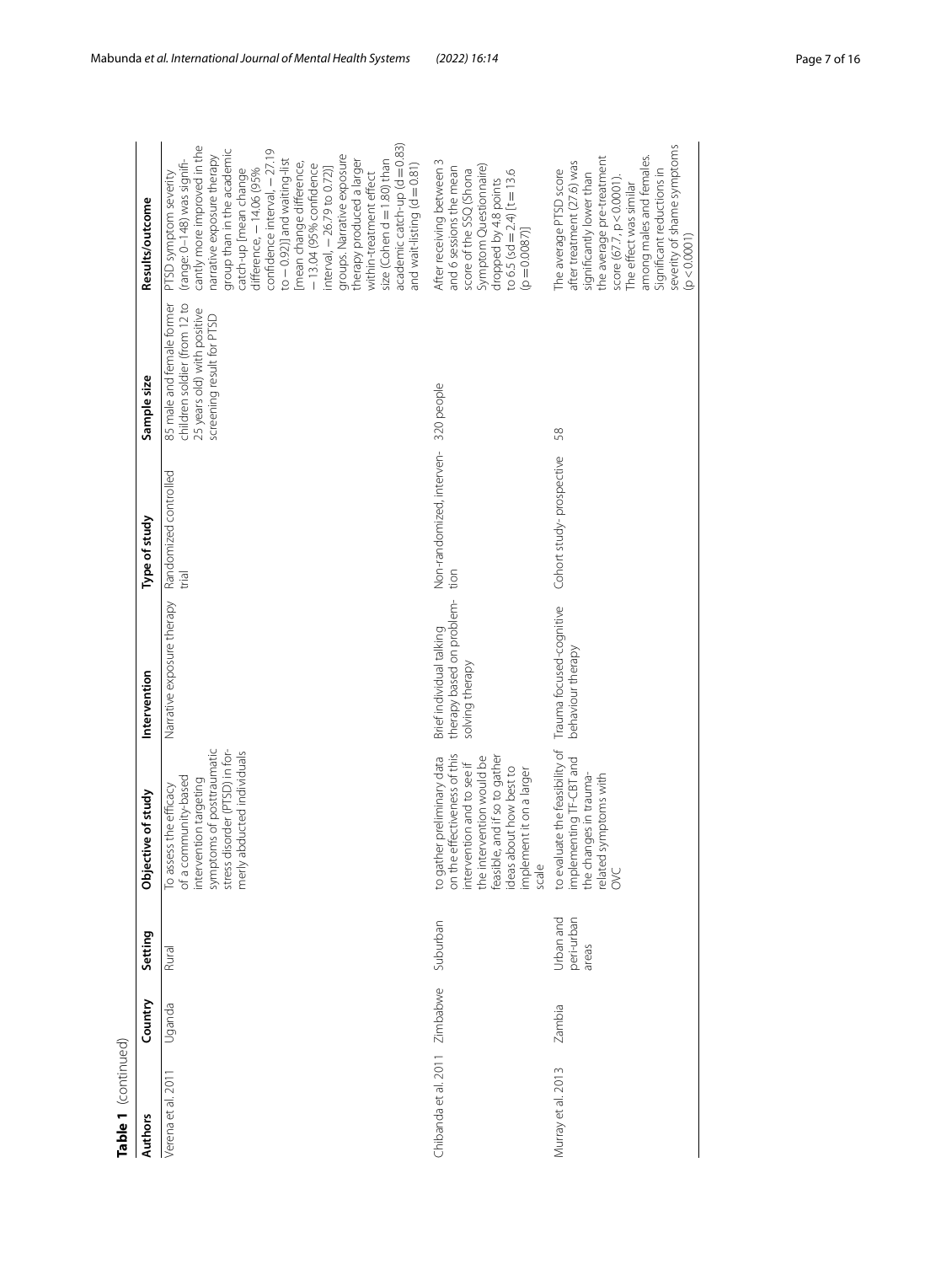| ŧ |
|---|
|   |
|   |
|   |
|   |
|   |

| Table 1 (continued)  |              |            |                                                                                                                                                                                     |                                                                                                                    |                                      |                                                                                |                                                                                                                                                                                                                                                                                                                                                                                                                                                                                                                                                                                     |
|----------------------|--------------|------------|-------------------------------------------------------------------------------------------------------------------------------------------------------------------------------------|--------------------------------------------------------------------------------------------------------------------|--------------------------------------|--------------------------------------------------------------------------------|-------------------------------------------------------------------------------------------------------------------------------------------------------------------------------------------------------------------------------------------------------------------------------------------------------------------------------------------------------------------------------------------------------------------------------------------------------------------------------------------------------------------------------------------------------------------------------------|
| Authors              | Country      | Setting    | Objective of study                                                                                                                                                                  | Intervention                                                                                                       | Type of study                        | Sample size                                                                    | Results/outcome                                                                                                                                                                                                                                                                                                                                                                                                                                                                                                                                                                     |
| Petersen et al. 2014 | South Africa | peri-urban | effectiveness of an adapted<br>people living with HIV/AIDS<br>group-based HIV counsel-<br>lor delivered intervention<br>for treating depression in<br>te the potential<br>to evalua | intervention for depressed<br>Group-based counseling<br>co-morbid HIV patient<br>adapted from group-<br>based IPT) | Randomized controlled<br>pilot study | 26                                                                             | Checklist) was found for both<br>two groups), [F(1, 32) = 17.48<br>groups (1.97 and 2.13 for the<br>on the PHQ9 in the interven-<br>tion group compared to the<br>score of 8.53 in the interven<br>Significantly great improve-<br>follow-up (mean difference<br>follow-up) [F $(1, 32) = 23.88$ ,<br>ment on depression scores<br>4.12 in the control group at<br>mean scores on the HSCL-<br>control group at 3-month<br>p<0.0001]. at post-test, a<br>mean difference score of<br>significant decline in the<br>tion group compared to<br>25 (Hopkins Symptoms<br>$p < 0.0001$ ] |
| Chibanda et al. 2016 | Zimbabwe     | Urban      | ness of a culturally adapted<br>psychological intervention<br>for common mental disor-<br>ders delivered by LHWs in<br>To evaluate the effective-<br>primary care                   | Problem solving therapy                                                                                            | Randomized clinical trials           | 573 randomized patients.<br>completed follow-up at<br>Woman-495;52<br>6 months | (13.7%; ARR, 0.28; 95% CI 0.22<br>Questionnaire (SSQ-14) (3.81<br>adjusted risk ratio, 0.21; 95%<br>pants had fewer symptoms<br>pants on Shona Symptoms<br>8.33 to 9.47; adjusted mean<br>pants also had lower risk of<br>Intervention group partici-<br>than control group partici-<br>95% CI 3.28 to 4.34; 95% CI<br>intervention group partici-<br>$-5.63$ to $-4.10$ ; $p < 0.001$ ;<br>difference, -4.86; 95% CI<br>$C10.15$ to 0.29; p < 0.001).<br>symptoms of depression<br>to 0.34; p<0.001)                                                                               |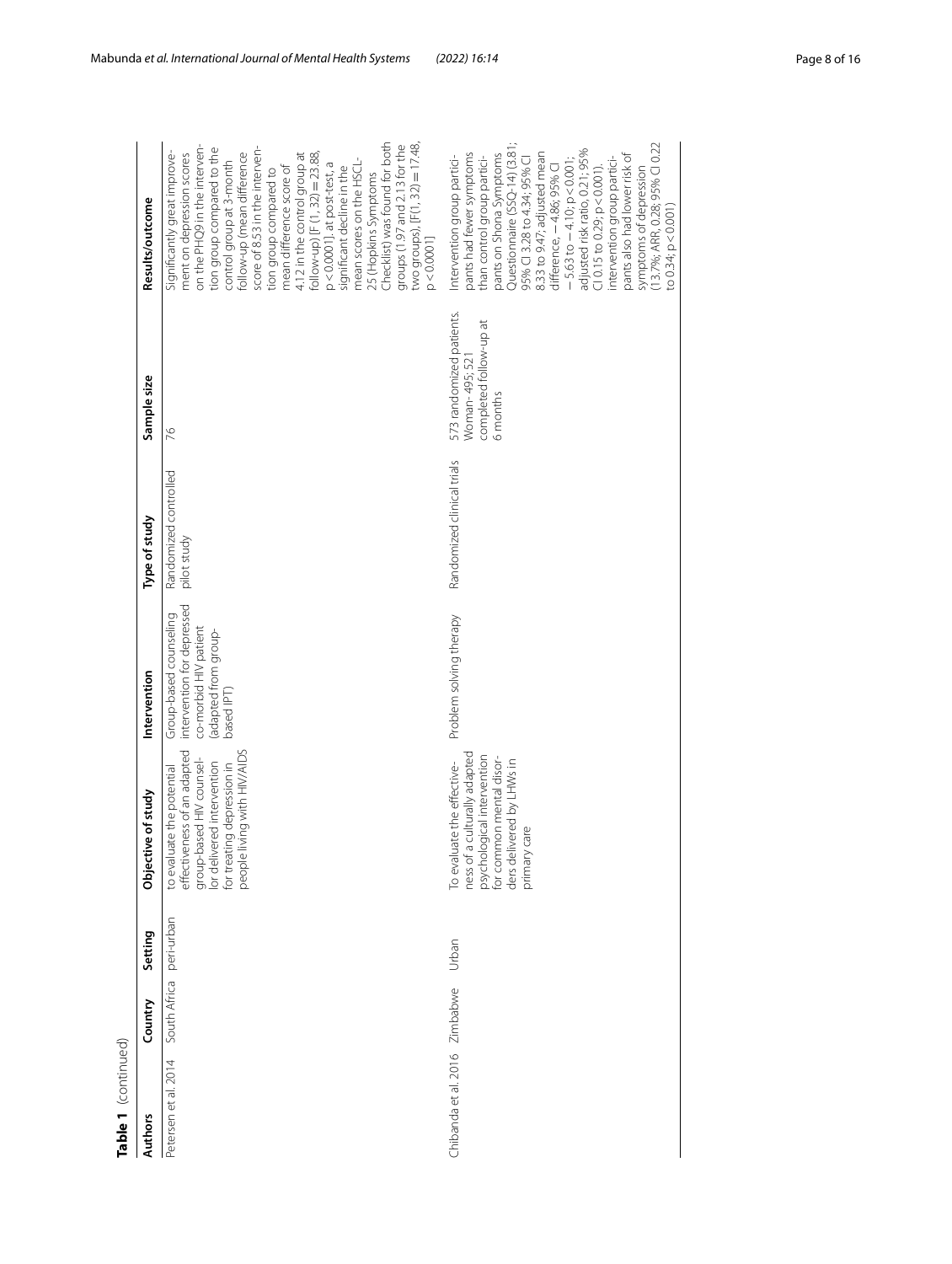| Table 1 (continued) |          |         |                                                                                                                                                                                                     |                                                 |                                |                                                                     |                                                                                                                                                                                                                                                                                                                                                                                                                                                                                                        |
|---------------------|----------|---------|-----------------------------------------------------------------------------------------------------------------------------------------------------------------------------------------------------|-------------------------------------------------|--------------------------------|---------------------------------------------------------------------|--------------------------------------------------------------------------------------------------------------------------------------------------------------------------------------------------------------------------------------------------------------------------------------------------------------------------------------------------------------------------------------------------------------------------------------------------------------------------------------------------------|
| <b>Authors</b>      | Country  | Setting | Objective of study                                                                                                                                                                                  | Intervention                                    | Type of study                  | Sample size                                                         | Results/outcome                                                                                                                                                                                                                                                                                                                                                                                                                                                                                        |
| Bolton et al. 2003  | Uganda   | Rural   | group interpersonal psy-<br>chotherapy in alleviating<br>depression and dysfunc-<br>tion and to evaluate the<br>feasibility of conducting<br>controlled trials in Africa<br>To test the efficacy of | Group IPT                                       | Randomized controlled<br>trial | and 116 females. Refuse 9,<br>248 persons. 108 males<br>others died | compared with 20.46 (95% CI<br>18.09-22.84) among women<br>decline in depression scores<br>were 17.47 and 3.55 for the<br>groups, respectively (11.59<br>and 2.38). Within the inter-<br>change among men was<br>14.43 (95% Cl 12.32–16.55)<br>vention groups, the mean<br>was substantially greater<br>ntervention and control<br>among the intervention<br>groups. Mean changes                                                                                                                      |
| Bass et al. 2006    | Uganda   | Rural   | personal Psychotherapy<br>To assess the long-term<br>this over a subsequent<br>6-month period<br>effectiveness of Inter-                                                                            | Group IPT                                       | Randomized controlled<br>trial | 216                                                                 | impairment score was about<br>with control group 2 weeks<br>The overall mean functions<br>4 points lower in the inter-<br>after the intervention and<br>vention group compared<br>about 5 points 6 months<br>after the intervention<br>(p < 0.0001)                                                                                                                                                                                                                                                    |
| Munetsi et al. 2018 | Zimbabwe | Urban   | symptoms among people<br>common mental disorder<br>problem solving therapy<br>delivered by lay health<br>To determine whether<br>with suicidal ideation<br>workers can reduce                       | Problem solving therapy<br>for suicide ideation | Quasi-experimental study       | 573 persons                                                         | whom received LHW Friend-<br>ship Bench care than among<br>symptoms were significantly<br>cidal ideation was-5.38 (95%<br>difference was-4.86 (95% CI<br>control group. The adjusted<br>ideation the adjusted mean<br>score participants with sui-<br>$2.85, -2.90; p < 0.001$<br>mean difference in SSQ-14<br>symptoms but no suicidal<br>common mental disorder<br>common mental disorder<br>less among participants<br>At 6-months severity of<br>and among those with<br>$-5.86, -4.04; p < 0.001$ |

IPT, interpersonal therapy; CHW, Community Health Workers; TF-CBT, trauma-focused cognitive behavior therapy; OVC, orphans and vulnerable childrens IPT, interpersonal therapy; CHW, Community Health Workers; TF-CBT, trauma-focused cognitive behavior therapy; OVC, orphans and vulnerable childrens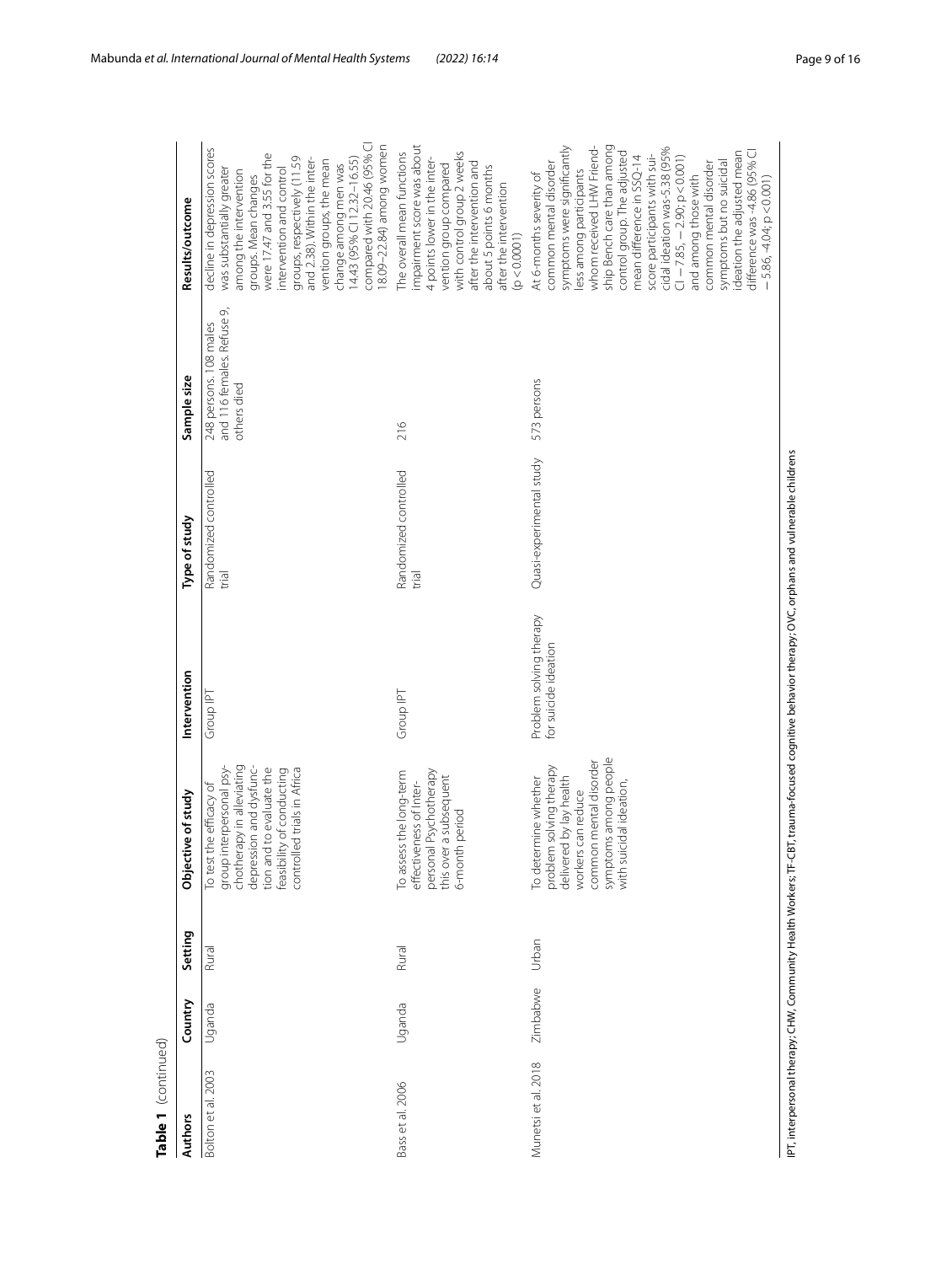was delivered by two of the lay HIV counsellors from the clinic who were trained in the intervention took place over four days. The IPT approach was maintained and adapted to focus on poverty, grief, interpersonal conficts and stigma.

One RCT tested the efectiveness of problem-solving therapy for common mental disorders  $(n=537)$  in Zimbabwe  $[36]$  $[36]$  $[36]$ . The intervention had a significant effect on improving the symptoms of common mental disorders compared to enhanced usual care group measured by Shona Symptoms Questionnaire [[37\]](#page-14-35). Another RCT  $(n=85)$  delivering narrative exposure therapy to former child soldiers from 12 to 25 years old with symptoms of trauma in Uganda showed signifcantly higher levels of reduction in PTSD symptoms in the intervention group, as well as larger within-treatment efect size for narrative exposure (Cohen  $d=1.80$ ), compared to the academic  $(F1,234.1=5.21, p=0.02)$  (Cohen d=0.83) and waiting list ( $F1,228.3 = 5.28$ ,  $p = 0.02$ ) [\[38](#page-14-36)]. The Friendship Bench intervention were delivered by grandmothers who were trained for eight days. This covered lectures on common mental disorders using local language (kufungisisa thinking too much), skills to identify common mental disorders using the Shona Symptoms Questionnaire and how to manage common mental disorders using simple psychoeducation and problem-solving therapy on the Friendship Bench and in client's homes. Home visits included prayer.

#### *Feasibility/pilot studies*

Two studies were conducted with people aged  $\geq$  18 in Zimbabwe involving problem-solving therapy, one aimed at reducing suicidal ideation ( $n=573$ ) [[39\]](#page-15-0) and the other aimed at improving the symptoms of depression and other common mental disorders  $(n=320)$  [\[40](#page-15-1)]. The first study was conducted with people who scored above 9 on the 14-point Shona Screening Questionnaire and answered yes to a question about thoughts of suicide in the past week. This study showed a significant decrease in suicidal ideation  $[39]$  $[39]$ . The second study showed a signifcant efect of trauma focused therapy on improving the severity of common mental disorders among the intervention group compared to the control group  $[40]$  $[40]$ . The intervention was delivered by grandmothers who were trained during 8 days in the Friendship Bench Intervention.

One study  $(n=42)$  in South Africa showed a significant decrease in depressive symptoms at 12 and 24 weeks after group-based interpersonal psychotherapy (IPT-G) for women with depression compared to a control group  $[41]$  $[41]$ . The intervention was delivered by LHW on their home visitation programme, who provided counseling for HIV and was preceded by a 2-day training course in basic counseling skills. The South African adaptation was derived from an adaptation of IPT-G in Uganda. The adaptation of IPT include the following domains: grief (especially associated with multiple losses due to HIV/ AIDS), interpersonal conficts (particularly involving abuse), life transitions (specifcally fnding out and living with an HIV status), and fnancial stress.

Another study  $(n=58)$  in Zambia showed that the implementation of a trauma-focused cognitive behavior therapy was feasible to implement and using of LHW to treat trauma and stress related symptoms in orphans and vulnerable children in Zambia  $[42]$  $[42]$ . The intervention was delivered by volunteer outreach workers. Training was provided to local counselors who had little to no mental health training background. Training and supervision followed a version of the Apprenticeship Model with cultural modifications. There was an initial in-person training, followed by practice groups where local counselors and supervisors role-played TF-CBT components based on agendas developed by trainers. Supervisors and counselors met locally 2–4 h a week, and trainers spoke with the local supervisors via meeting/skype/phone for at least 2 h a week per supervisor.

## **Cultural adaptation**

All studies relied on the cultural competency of the therapists ( $n=10$ ; 100%). Six studies (60%) incorporated language translation and local practices into treatment, seven (70%) incorporated religious concepts, seven (70%) incorporated community engagement and adaptation of methods and training to match LHW experiences, fve (50%) incorporated use of local symbols, and six studies (60%) incorporated client derived goals. None of the studies incorporated safety training and safety protocols. This domain is associated with conflict affected contexts but also with all security issues resulted from humanitarian, climate change and other types of security risk. This domain is universal (e.g., Security issues of the COVID-19 should be addressed in all settings). See Table [2](#page-10-0) for the details regarding how each study incorporated cultural adaptation. The interventions were first developed in United States of America (Interpersonal therapy, Trauma focused therapy), United Kingdom (Problem solving therapy) and Australia (Narrative exposure therapy).

## **Sustainability factors**

Descriptive data on implementation factors and sustainment outcomes of the 10 studies included are sum-marized in Table [3.](#page-11-0) The majority of the studies  $(8 \text{ of } 10)$ reported average PSAT scores in the mid-level range (4.0–5.6). Funding stability and strategic planning were the challenging domains for the sustainability of studies in this review.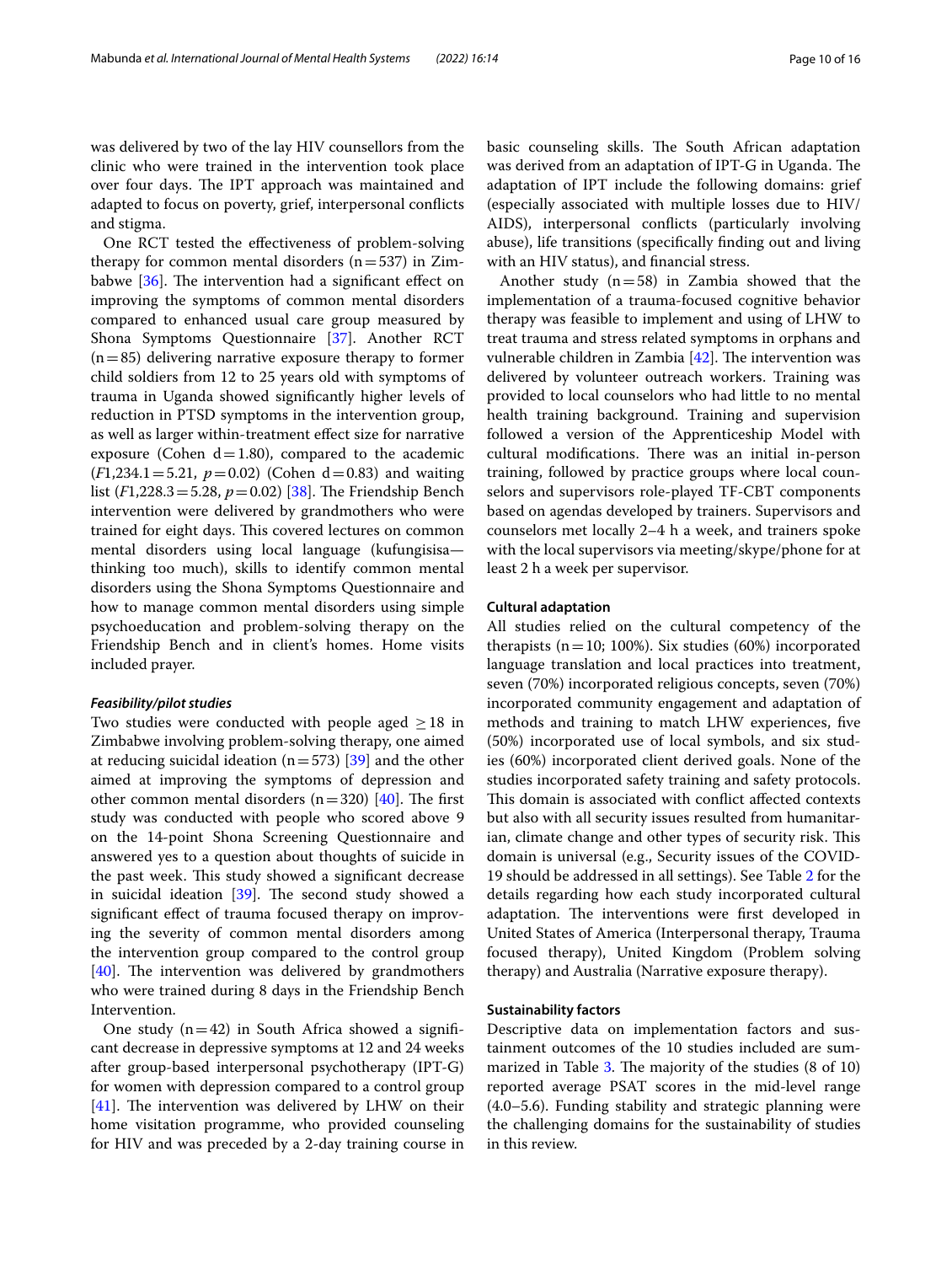<span id="page-10-0"></span>

| al adaptations of interventions |
|---------------------------------|
|                                 |
| Ş                               |
| t<br>n                          |

| Table 2 Cultural adaptations of interventions                                                                          |                                  |                                  |                                 |                                      |                                                                                                                                                                                                                                                                                                                                                                                  |                                       |                                  |                                          |                                      |                                       |
|------------------------------------------------------------------------------------------------------------------------|----------------------------------|----------------------------------|---------------------------------|--------------------------------------|----------------------------------------------------------------------------------------------------------------------------------------------------------------------------------------------------------------------------------------------------------------------------------------------------------------------------------------------------------------------------------|---------------------------------------|----------------------------------|------------------------------------------|--------------------------------------|---------------------------------------|
| Adaptation principle                                                                                                   | et al. 2003.<br>Uganda<br>Bolton | Bass et al.<br>Uganda<br>2006.   | <b>Bolton</b><br>et al.<br>2007 | et al. 2011.<br>Zimbabwe<br>Chibanda | Petersen et al.<br>2011. South<br>Africa                                                                                                                                                                                                                                                                                                                                         | Ertl et al.<br>Uganda<br>2011.        | et al. 2013.<br>Zambia<br>Murray | Petersen et al.<br>2014. South<br>Africa | Zimbabwe<br>et al. 2016.<br>Chibanda | Zimbabwe<br>et al. 2018.<br>Munetsi   |
| Where the Intervention were<br>first developed                                                                         | USA                              | USA                              | USA                             | $\leq$                               | USA                                                                                                                                                                                                                                                                                                                                                                              | Australia                             | JSA                              | <b>ASU</b>                               | $\leq$                               | $\leq$                                |
| Language (translation in<br>local language)                                                                            | $\hspace{0.1mm} +$               | $^+$                             | $^{+}$                          | $\hspace{0.1mm} +$                   | $\overline{\phantom{a}}$                                                                                                                                                                                                                                                                                                                                                         | I                                     | I                                | $\begin{array}{c} \end{array}$           | $\hspace{0.1mm} +$                   | $^{+}$                                |
| People (cultural compe-<br>tences of therapists)                                                                       | $\hspace{0.1mm} +$               | $\hspace{0.1mm} +\hspace{0.1mm}$ | $^+$                            | $^{+}$                               | $^{+}$                                                                                                                                                                                                                                                                                                                                                                           | $^+$                                  | $^{+}$                           | $^+$                                     | $^+$                                 | $\hspace{0.1mm} +$                    |
| and local examples, use local<br>Metaphors (use of stories<br>symbols/idioms)                                          | $\hspace{0.1mm} +$               | $\hspace{0.1mm} +$               | $^+$                            | $^+$                                 | $\overline{\phantom{a}}$                                                                                                                                                                                                                                                                                                                                                         | $\begin{array}{c} \hline \end{array}$ | $\overline{\phantom{a}}$         | $\overline{\phantom{a}}$                 | $^{+}$                               | $\overline{\phantom{a}}$              |
| Content (incorporation of<br>local practices into treat-<br>ment)                                                      | $\hspace{0.1mm} +$               | $\hspace{0.1mm} +$               | $^+$                            | $^+$                                 | $\hspace{0.1mm} +$                                                                                                                                                                                                                                                                                                                                                               | I                                     | I                                | $\hspace{0.1mm} +$                       | $\hspace{0.1mm} +$                   | $\hspace{0.1mm} +$                    |
| Concepts (address stressors,<br>social concepts, religious<br>concepts)                                                | $\hspace{0.1mm} +\hspace{0.1mm}$ | $^+$                             | $\hspace{0.1mm} +$              | $\hspace{0.1mm} +$                   | $\hspace{0.1mm} +$                                                                                                                                                                                                                                                                                                                                                               | I                                     | I                                | $\hspace{0.1mm} +$                       | $\hspace{0.1mm} +$                   | $\hspace{0.1mm} +$                    |
| Goals (clients-derived goals)                                                                                          | $\hspace{0.1mm} +$               | $\hspace{0.1mm} +\hspace{0.1mm}$ | ┽                               | $^+$                                 | $\overline{\phantom{a}}$                                                                                                                                                                                                                                                                                                                                                         | $^+$                                  | $\overline{\phantom{a}}$         | $\overline{\phantom{a}}$                 | $^+$                                 | $\overline{\phantom{a}}$              |
| methods, i.e., to match LHWs<br>training and supervision<br>Methods (adaptation of<br>experience levels)               | $^{+}$                           | $^{+}$                           | $^+$                            | $^+$                                 | $\begin{array}{c} \rule{0pt}{2.5ex} \rule{0pt}{2.5ex} \rule{0pt}{2.5ex} \rule{0pt}{2.5ex} \rule{0pt}{2.5ex} \rule{0pt}{2.5ex} \rule{0pt}{2.5ex} \rule{0pt}{2.5ex} \rule{0pt}{2.5ex} \rule{0pt}{2.5ex} \rule{0pt}{2.5ex} \rule{0pt}{2.5ex} \rule{0pt}{2.5ex} \rule{0pt}{2.5ex} \rule{0pt}{2.5ex} \rule{0pt}{2.5ex} \rule{0pt}{2.5ex} \rule{0pt}{2.5ex} \rule{0pt}{2.5ex} \rule{0$ | $^{+}$                                | $\begin{array}{c} \end{array}$   | $\overline{\phantom{a}}$                 | $^+$                                 | $\hspace{0.1mm} +$                    |
| Context: Ensure acceptability<br>ensuring fit with health/ill-<br>(community engagement,<br>ness narratives)           | $^+$                             | $^{+}$                           | $^{+}$                          | $^{+}$                               | $\begin{array}{c} \end{array}$                                                                                                                                                                                                                                                                                                                                                   | $^{+}$                                | $\overline{\phantom{a}}$         | I                                        | $^{+}$                               | $\overline{\phantom{a}}$              |
| Security: Specific adaptation<br>relating to conflict-affected<br>setting (i.e., safety training,<br>safety protocols) | $\overline{\phantom{a}}$         |                                  | $\begin{array}{c} \end{array}$  | $\begin{array}{c} \end{array}$       | $\begin{array}{c} \end{array}$                                                                                                                                                                                                                                                                                                                                                   | $\begin{array}{c} \end{array}$        | $\begin{array}{c} \end{array}$   | $\overline{\phantom{a}}$                 | $\overline{\phantom{a}}$             | $\begin{array}{c} \hline \end{array}$ |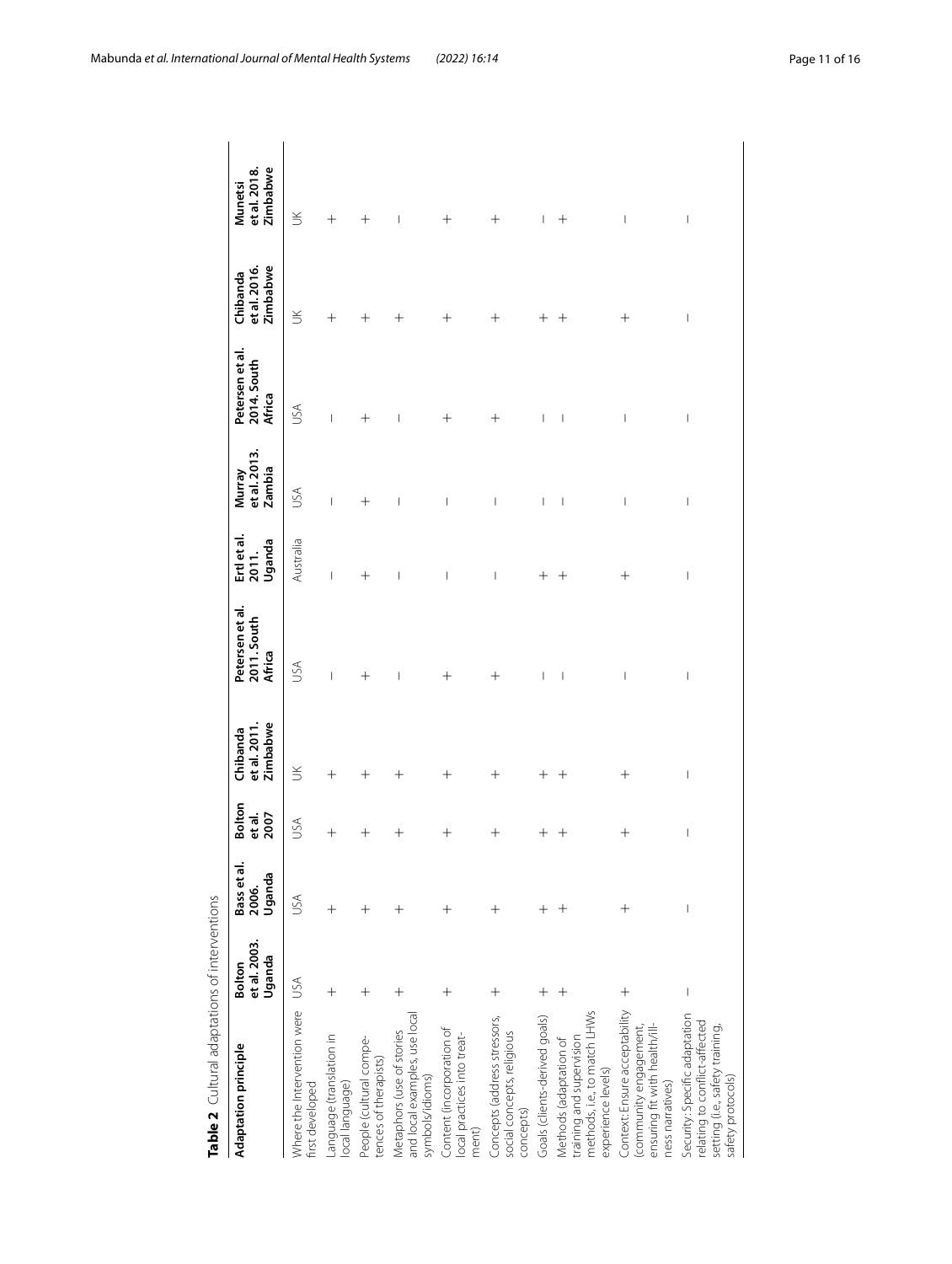<span id="page-11-0"></span>**Table 3** Program sustainability assessment tool (PSAT) descriptive

| <b>PSAT domain</b>      | Minimum | Maximum | Mean | SD   |
|-------------------------|---------|---------|------|------|
| PSAT average            | 3.4     | 5.6     | 4.4  | 0.64 |
| Environmental support   | 3.0     | 5.6     | 4.42 | 0.75 |
| Funding stability       | 22      | 5.0     | 3.34 | 0.74 |
| Partnerships            | 2.2     | 6.2     | 4.52 | 1.22 |
| Organizational capacity | 3.8     | 5.8     | 4.78 | 0.68 |
| Program evaluation      | 3.8     | 5.8     | 4.9  | 0.59 |
| Program adaptation      | 3.8     | 5.8     | 4.46 | 0.68 |
| Communications          | 3.8     | 6.4     | 4.9  | 0.77 |
| Strategic planning      | 2.4     | 5.2     | 3.9  | 0.71 |

## **Quality assessment**

Few studies  $(n=3, 30%)$  were determined to be of "good" quality using the NHLBI Quality Assessment Tools. The remaining studies were "fair"  $(n=3, 30%)$  or "poor"  $(n=4, 40\%)$ . A common weakness specifically for controlled intervention studies was a lack of participants and provider blinded to treatment group assignment. One RCTs did not provide any description for how participants were allocated. The outcome assessors in all RCTs were blinded. For pre post-tests, the studies did not include sample size justifcation, power description and only 1 of 3 clearly defned the outcome measures and implemented consistently across all study participants. Without sample size justifcation and outcome measures there is a less confdence that an improvement or change between pre and post assessment is due to intervention rather than chance or efect of diference among groups. The cross-sectional study had small sample size and without power description. Confounders were rarely measured and included in the analyses.

#### **Expert views**

Overall, experts suggested that the cultural adaptation of psychological interventions delivered by LHW is limited because psychological interventions are complex, timeconsuming, and require expertise and good supervision (Fig. [2\)](#page-12-0). Experts recommended that research in this area should involve LHW in defning applicability, equity, monitoring evaluation and learning, from the adaptation, qualitative assessment, economic evaluation and scaling up. It is also important to work with the developers of evidence-based interventions to maintain their construct validity. The use of digital technology is necessary for real time training, supervision and remote treatment. Psychological interventions should be sustainable over time. Studies should include qualitative components to understand and ensure accessibility, acceptability and appropriateness of the contents. Ongoing training and supervision of LHW is needed and it's important to develop local trainers and supervisors. Funding needs to be available from the beginning of the intervention delivery and should be sustained long-term.

## **Discussion**

Ten eligible studies from South Africa, Uganda, Zimbabwe and Zambia were analyzed with regard to the frequency with which cultural adaptations were utilized when introducing psychological interventions into LMIC in Africa with a plan to have them conducted by lay health workers. Five studies fulflled the majority of the domains of the cultural adaptation framework of reference [[29\]](#page-14-27). Our review suggest that psychological interventions delivered by LHW are efective and acceptable in sub-Saharan Africa, which is in line with other studies [[13,](#page-14-11) [21](#page-14-19), [43\]](#page-15-4).

Results indicate mid-level sustainability  $(M=4.4;$  $SD = 0.64$ ), which is similar to rate of study by Scuder [[44\]](#page-15-5). In our review, financial support and strategic planning are two major challenging domains for the sustainability of the interventions delivered by LHW in Africa. Review by Iwelunmor [\[45](#page-15-6)] suggest that lack of funding is one of the barriers for sustainability of EBP interventions in Africa. Our study confrms the suggestion by Shelton [[24\]](#page-14-22) that strategic planning are critical to sustainment success.

Experts recommended that LHW should be involved in defning of applicability, monitoring and evaluation, participate in qualitative work and the use of digital technologies to facilitate the scale up of training and supervision at lower cost, this fndings is in line with the study by Susan et al. [[46\]](#page-15-7). Whilst the main objective of this review was to explore if the psychological interventions delivered by LHW in Africa were culturally adapted, the included papers were mostly focused on the intervention itself, with cultural adaptation only encompassing a small aspect. A cultural adaptation framework application was missing in most of the studies. Therefore, it was not possible to gain in-depth information on the cultural relevance and acceptability of each element such as format, content and delivery methods. In other LMIC, cultural adaptation includes shortening the time of training and delivery of the interventions, using local languages, integrating cultural and religious aspects and involving local LHW  $[47, 48]$  $[47, 48]$  $[47, 48]$  $[47, 48]$  $[47, 48]$ . These aspects were also observed in our results.

Experts recommended the use of digital technology to improve mental health care. Globally, digital technology tools applied to the screening, diagnosis, treatment, training and supervision, data management, online therapies, self-care, peer support and reduction of stigma,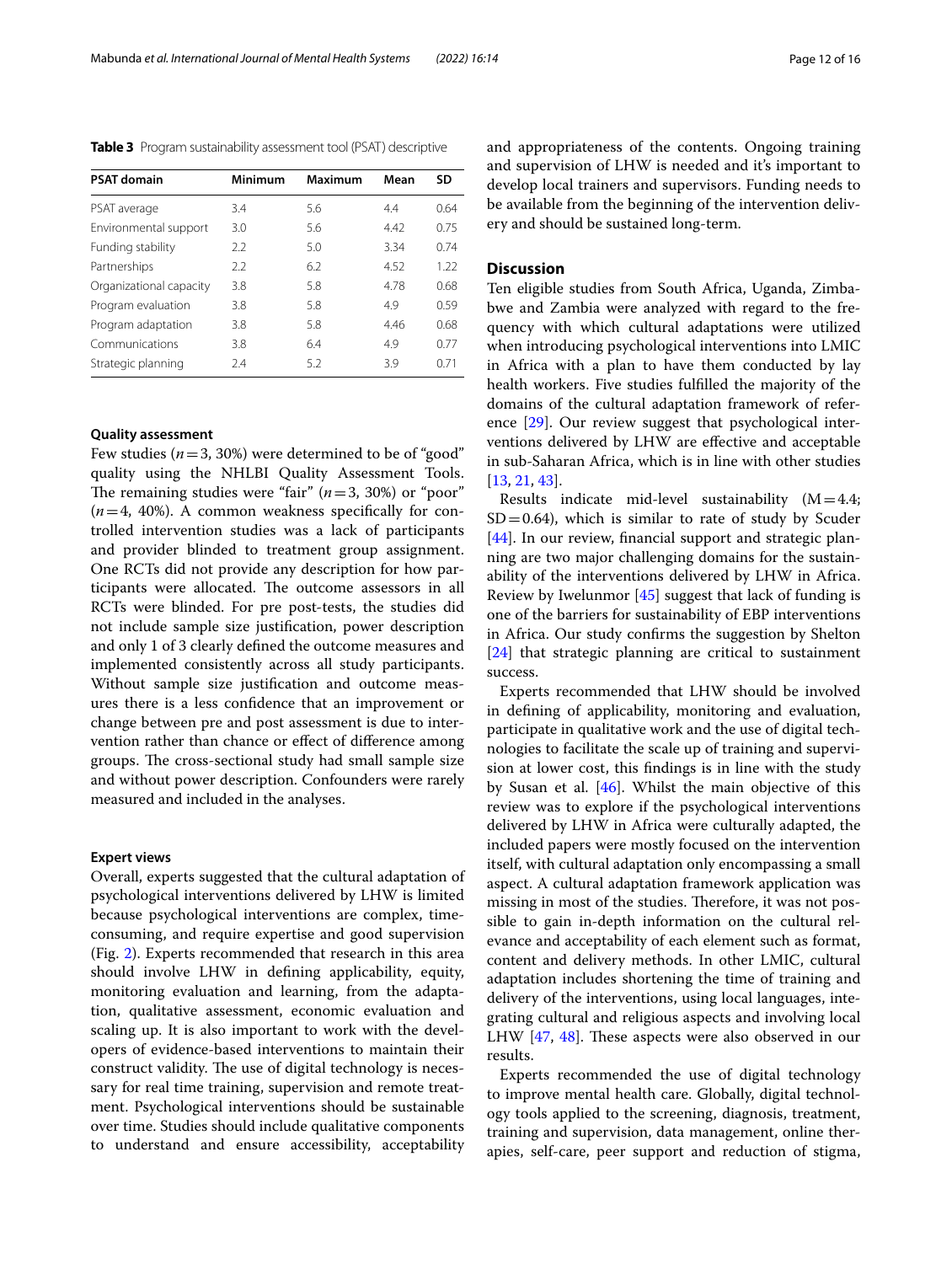**Challenges: Cultural adaptation of psychological interventions** 1. Translation and matching of different mental disorders and  **Challenges: Sustainability of interventions**

1. Organizational culture: the several roles that an

#### indigenous health belief systems; 2. The acceptability and practice of speaking to strangers (professionals) about one's problems; 3. Not being used to working with evidence-based interventions; 4. Policy and political priorities; 5. Time needed to develop and test interventions; 6. Most psychological interventions are complex, requiring extensive learning and supervision to deliver. LHW has to play, which limit their capacity to lead an EBI or sustain it; 2. Scarcity of funding; 3. Policy and political priorities; 4. Low coverage of psychological interventions and the strong hierarchical paternalistic approach to pharmacological treatment 5. Supply: There is a massive shortage and an inequitable distribution of skilled providers in Africa. Cost: Highly trained providers are costly and time-intensive to train and expensive to access. **Improving sustainability** 1. EBI are important and beneficial and should be adopted at policy level, at professional level (psychologists, psychiatrists, other professionals linked to mental health including teachers), at health-system level (especially district level to which LHWs are linked to), and by the LHWs themselves. 2. Qualitative work alongside pilot interventions are important to ensure accessibility, acceptability and appropriateness of methods and delivery; 3. Training prior and during intervention delivery, as well as supervision of LHWs, are important; 4. There needs to be local trainers and supervisors; 5. Funding needs to be allocated from the beginning and needs to be sustained long-term; 6. LHWs should be consulted about applicability, equity, economic aspects, monitoring and evaluation of the EBI; 7. There needs to be acceptable coverage of digital technologies, such as smartphones, in Africa. **Possible solutions** 1. Involve LHW in defining the applicability, equity, economic aspects, as well as monitoring and evaluation; 2. Use of digital platform to deliver evidence-based psychological interventions; 3. Have a selection process to appoint LHWs: those who have an interest in and feel comfortable with the interventions and general skills in working with people (e.g., empathy, listening skills); 4. LHWs need to receive adequate training and ongoing consultation/ supervision focused on their ability deliver EBI with fidelity and address clinical concerns that arise; 5. Institutions and LHWs need to have a clear understanding of their roles and how they relate to the institution goals and values; 6. Systems need to be in place to inform how LHWs may dedicate time to the project and their role in delivery the intervention (e.g., task shifting to be the sole provider of the intervention); 7. Give preference to working within adapted frameworks to help LHWs identify ways through which they can tailor the interventions to meet the needs of the populations they are serving throughout implementation; 8. Work with EBI developers to understand what components of the interventions can be adapted while maintaining fidelity; 9. Qualitative work alongside piloting interventions are important to ensure accessibility, acceptability and appropriateness of methods; 10. Digital technologies can help scale training at lower cost: digital training in the delivery of psychological treatments; and digital platforms for both tracking in real time the effects of treatments as well as supporting providers through supervision and real-time assistance. **Fig. 2** Expert suggestions

<span id="page-12-0"></span>can improves LHWs efectiveness, the quality of care and adherence to protocol of the interventions [[49,](#page-15-10) [50](#page-15-11)]. Mobile technology led to improvements in diabetes and other noncommunicable diseases control for a rural

Guatemalan population  $[51]$  $[51]$ . African has the fastest growing mobile network and smartphone access, facilitating more people in the continent to use their mobile devices to access health care advice [[52\]](#page-15-13). In rural Africa,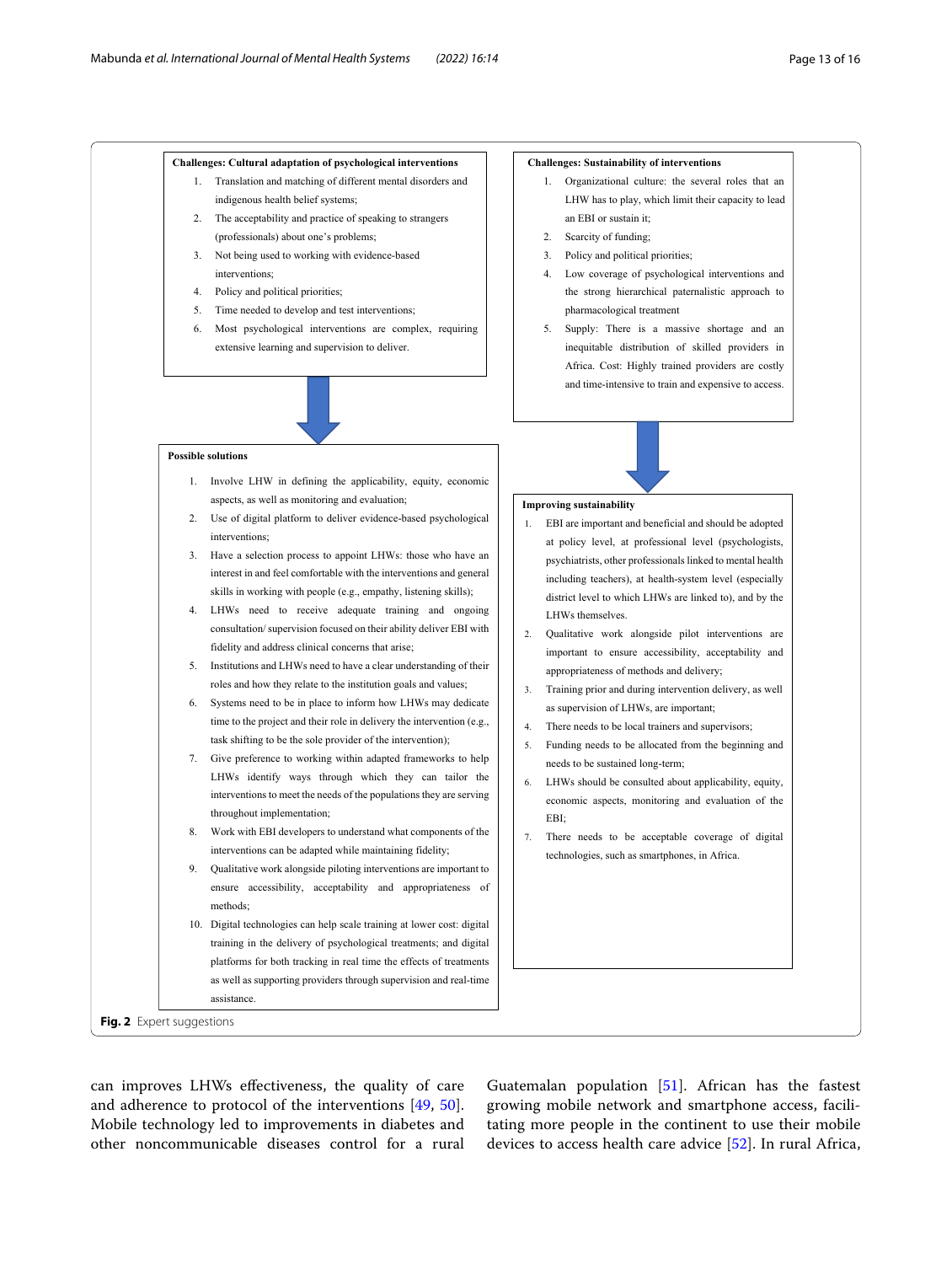studies have shown that use of mHealth technologies improves the perceived quality of care and increases adherence to health protocols [\[53\]](#page-15-14). Other study suggest that nonspecialized providers found the m-Screen Brief Intervention and Referral (m-SBIRT app) to be acceptable, appropriate, and feasible on task-shifting to expand mental health services [\[54\]](#page-15-15).

Our review also suggests that the use of psychological interventions shows promise in addressing unmet mental health care needs in LMIC in Africa, but the reach and sustainability of these interventions need to be better addressed.

## **Strengths and limitations**

To our knowledge this review is the frst to focus on the cultural adaptations of psychological interventions delivered by LHWs in Africa. Our literature searches were systematic and transparent but searching for available psychological interventions in Africa is complex because variety of linguistic and cultural background and we analyzed only the studies indexed in the chosen databases and published in English. Even though we tried to fnd papers across every country in the continent, only papers from four countries were included and therefore we can't generalize our fndings to the entire continent. It is a limitation of the study, not having other perspectives from social science experts.

Another limitation is the overall quality of evidence. "Poor" and "fair" quality ratings for the majority of studies make it difficult to make conclusions.

## **Implications for future research**

Future developers and implementers of LHW interventions should be aware of the importance of culturally adapted psychological interventions prior to implementation in diferent settings. Future research should focus on identifying barriers and facilitators to cultural adaptation according to LHW perspectives. We should seek to identify in-depth accounts of LHW experience and participation in cultural adaptation process, including aggregation of local priorities for the interventions, and this process should be more detailed in future publications in this area. A further review exploring the experiences of trainers and supervisors regarding cultural adaptation of these interventions is warranted. Synthesis of the experience and participation of LHW from conception to the delivery of psychological interventions can then inform the future development and transfer of cultural adaptation of psychological interventions. Future research should seek to answer critical questions regarding adoption and sustainability of the interventions in Africa.

## **Conclusions**

Psychological interventions delivered by LHW appear mostly to be culturally adapted to meet religious concepts and cultural competence of the LHW in African nations. Cultural adaptation of the interventions is an essential component for efective implementation and to guarantee the construct validity of the interventions for people with common mental disorders. This review highlights the important elements that implementers should be aware of when developing psychological interventions to be delivered by LHW. Moreover, we found a scarcity of evidence on psychological interventions delivered by LHW for adolescents, elderly and for people with severe mental disorders or suicidal behaviors.

#### **Abbreviations**

LHW: Lay health workers; NHLBI: National Heart, Lung, and Blood Institute; LMIC: Low- and middle-income countries; RCTs: Randomized controlled trials; IPT-G: Group-based interpersonal psychotherapy; PSAT: Program sustainability assessment tool; PHQ-9: Patient health questionnaire-9.

#### **Acknowledgements**

We would like to thank the all D43T fellows from Mozambique for the support and feedback regarding content of the paper.

#### **Authors' contributions**

DM, MS, JM, MW, FC and DO defned the aims of this systematic review, designed the search strategy. FM, VC, MTC defned the inclusion and exclusion criteria, reviewed the identifed articles, extracted and reviewed the data. All authors prepared and edited the manuscript. All authors read and approved the fnal manuscript.

#### **Funding**

This work is a part of D43T Grant Columbia University.

#### **Availability of data and materials**

The data are available under reasonable request addressed to Dirceu Mabunda (dihepama@gmail.com).

## **Declarations**

**Ethics approval and consent to participate** Not applicable.

## **Consent for publication**

Not applicable.

#### **Competing interests**

The authors report no conficts of interest.

#### **Author details**

<sup>1</sup> Department of Psychiatry, Federal University of São Paulo, São Paulo, Brazil.<br><sup>2</sup> Department of Community Hoalth, Faculty of Modicine, Eduardo Mondlang <sup>2</sup> Department of Community Health, Faculty of Medicine, Eduardo Mondlane University, Avenue Salvador Allende nr. 702, P.O Box: 1106, Maputo, Mozambique.<sup>3</sup> Instituto de Psiquiatria, Universidade Federal Do Rio de Janeiro, Rio de Janeiro, Brazil. <sup>4</sup> Department of Psychiatry, Columbia University College of Physician and Surgeons, New York, USA.

Received: 16 August 2021 Accepted: 1 February 2022Published online: 15 February 2022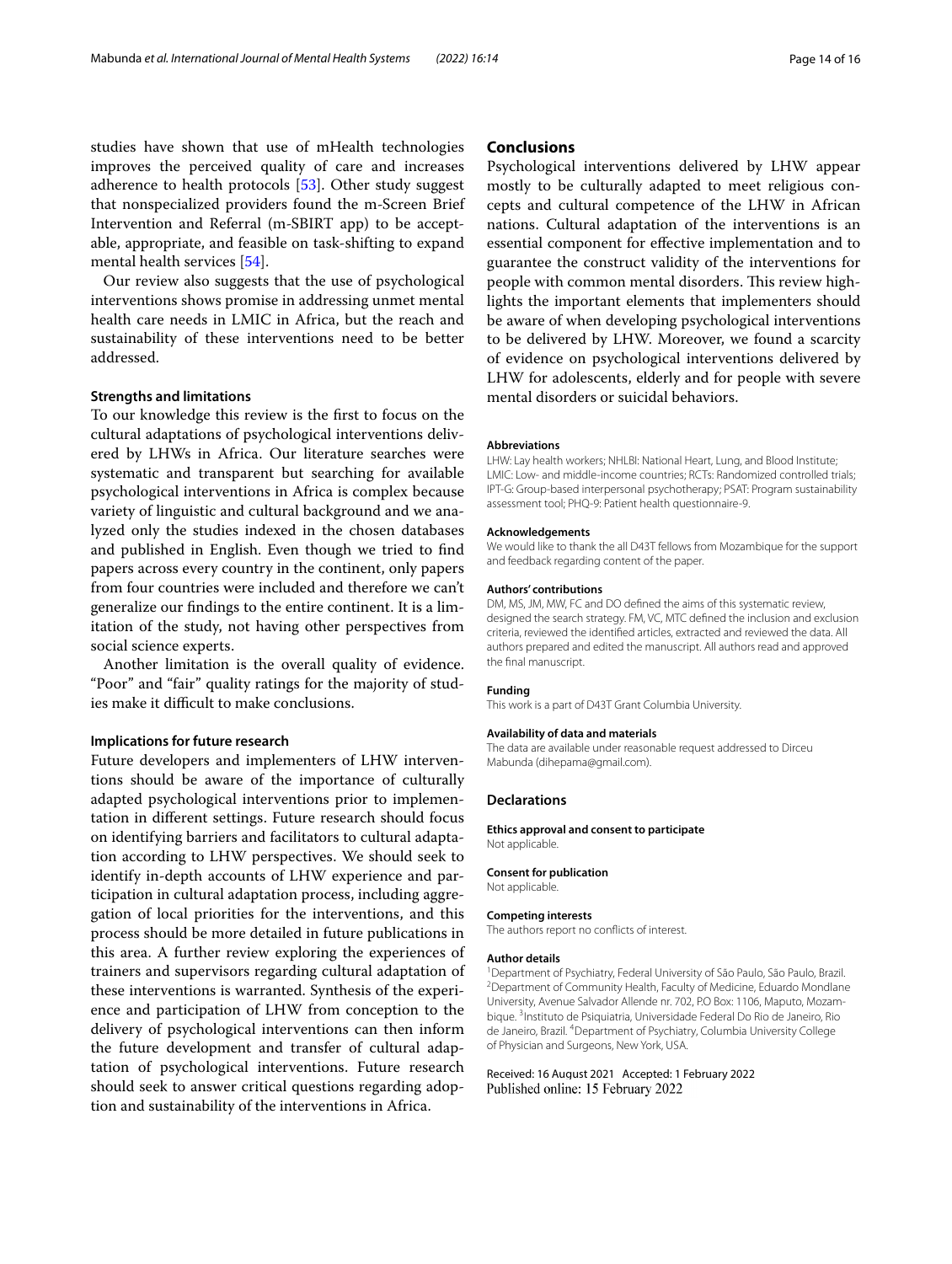#### **References**

- <span id="page-14-0"></span>1. Rehm J, Shield KD. Global burden of disease and the impact of mental and addictive disorders. Curr Psychiatry Rep. 2019;21(2):1–7.
- <span id="page-14-1"></span>2. Iemmi V. Sustainable development for global mental health: a typology and systematic evidence mapping of external actors in low-income and middle-income countries. BMJ Glob Heal. 2019. [https://doi.org/10.1136/](https://doi.org/10.1136/bmjgh-2019-001826) [bmjgh-2019-001826.](https://doi.org/10.1136/bmjgh-2019-001826)
- <span id="page-14-2"></span>3. Patel V, Chisholm D, Parikh R, Charlson FJ, Degenhardt L, Dua T, et al. Global priorities for addressing the burden of mental, neurological, and substance use disorders. In: Patel V, Chisholm D, Dua T, Laxminarayan R, Medina-Mora ML, editors., et al., Disease control priorities, third edition (volume 4): mental, neurological, and substance use disorders. Washington, DC: The World Bank; 2016.
- <span id="page-14-3"></span>4. Trautmann S, Rehm J, Wittchen HU. The economic costs of mental disorders: do our societies react appropriately to the burden of mental disorders? EMBO Rep. 2016;17(9):1245–9.
- <span id="page-14-4"></span>5. Joshi R, Alim M, Kengne AP, Jan S, Maulik PK, Peiris D, et al. Task shifting for non-communicable disease management in low and middle income countries—a systematic review. PLoS ONE. 2014;9(8):e103754. [https://doi.](https://doi.org/10.1371/journal.pone.0103754) [org/10.1371/journal.pone.0103754](https://doi.org/10.1371/journal.pone.0103754).
- <span id="page-14-5"></span>6. Harper Shehadeh M, Heim E, Chowdhary N, Maercker A, Albanese E. Cultural adaptation of minimally guided interventions for common mental disorders: a systematic review and meta-analysis. JMIR Ment Heal. 2016;3(3):e44.
- <span id="page-14-6"></span>7. Fendt-Newlin M, Jagannathan A, Webber M. Cultural adaptation framework of social interventions in mental health: evidence-based case studies from low- and middle-income countries. Int J Soc Psychiatry. 2019. <https://doi.org/10.1177/0020764019879943>.
- <span id="page-14-7"></span>8. Olaniran A, Smith H, Unkels R, Bar-Zeev S, van den Broek N. Who is a community health worker?—a systematic review of defnitions. Glob Health Action. 2017. [https://doi.org/10.1080/16549716.2017.1272223.](https://doi.org/10.1080/16549716.2017.1272223)
- <span id="page-14-8"></span>9. World Health Organization. What do we know about community health workers? A systematic review of existing reviews. Vol. 17, Human Resources for Health Observer Series no 19. 2020.
- <span id="page-14-9"></span>10. Baine SO, Kasangaki A, Baine EMM. Task shifting in health service delivery from a decision and policy makers' perspective: a case of Uganda. Hum Resour Health. 2018;16(1):1–8.
- <span id="page-14-10"></span>11. Lewin S, Munabi-Babigumira S, Glenton C, Daniels K, Bosch-Capblanch X, van Wyk BE, et al. Lay health workers in primary and community health care for maternal and child health and the management of infectious diseases. Cochrane Database Syst Rev. 2010. [https://doi.org/10.1002/](https://doi.org/10.1002/14651858.CD004015.pub3) [14651858.CD004015.pub3.](https://doi.org/10.1002/14651858.CD004015.pub3)
- 12. Patel V, Weiss HA, Kirkwood BR. Lay health worker led intervention for depressive and anxiety disorders in India: impact on clinical and disability outcomes over 12 months. Br J Psychiatry. 2015;200(2):1–10.
- <span id="page-14-11"></span>13. Lehmann U, Twum-Danso NAY, Nyoni J. Towards universal health coverage: what are the system requirements for efective large-scale community health worker programmes? BMJ Glob Heal. 2019;4(Suppl 9):e001046.
- <span id="page-14-12"></span>14. Lewin S, Dick J, Pond P, Zwarenstein M, Aja GN, van Wyk BE, et al. Lay health workers in primary and community health care. Cochrane Database Syst Rev. 2005. [https://doi.org/10.1002/14651858.CD004015.pub2.](https://doi.org/10.1002/14651858.CD004015.pub2)
- <span id="page-14-13"></span>15. Mendenhall E, De SMJ, Lund C. Acceptability and feasibility of using non-specialist health workers to deliver mental health care: stakeholder perceptions from the PRIME district sites in Ethiopia, India, Nepal, South Africa, and Uganda. Soc Sci Med. 2015. [https://doi.org/10.1016/j.socsc](https://doi.org/10.1016/j.socscimed.2014.07.057) [imed.2014.07.057.](https://doi.org/10.1016/j.socscimed.2014.07.057)
- <span id="page-14-14"></span>16. Chowdhary N, Psychiatrist C, Sikander S, Patel V. The content and delivery of psychological interventions for perinatal depression by non-specialist health workers in low and middle income countries : a systematic review fndings description of the studies. Best Pract Res Clin Obstet Gynaecol. 2015. [https://doi.org/10.1016/j.bpobgyn.2013.08.013.](https://doi.org/10.1016/j.bpobgyn.2013.08.013)
- <span id="page-14-15"></span>17. Li J, Li J, Huang Y, Thornicroft G. Mental health training program for community mental health staff in Guangzhou, China: effects on knowledge of mental illness and stigma. Int J Ment Health Syst. 2014. [https://doi.org/10.](https://doi.org/10.1186/1752-4458-8-49) [1186/1752-4458-8-49.](https://doi.org/10.1186/1752-4458-8-49)
- <span id="page-14-16"></span>18. Brenner JL, Kabakyenga J, Kyomuhangi T, Wotton KA, Pim C, Ntaro M, et al. Can volunteer community health workers decrease child morbidity and mortality in Southwestern Uganda ? An impact evaluation. PLoS ONE. 2011. <https://doi.org/10.1371/journal.pone.0027997>.
- <span id="page-14-17"></span>19. Wennerstrom A, Vannoy SD, Allen CE, Toole EO, Wells KB, Benjamin F. Community-based participatory development of a community health worker mental health outreach role to extend collaborative care in post-Katrina New Orleans. Ethn Dis. 2013;21:1–12.
- <span id="page-14-18"></span>20. Chatterjee S, Naik S, John S, Dabholkar H, Balaji M, Koschorke M, et al. Efectiveness of a community-based intervention for people with schizophrenia and their caregivers in India (COPSI): a randomised controlled trial. Lancet. 2014;383(9926):1385–94. [https://doi.org/10.1016/S0140-](https://doi.org/10.1016/S0140-6736(13)62629-X) [6736\(13\)62629-X](https://doi.org/10.1016/S0140-6736(13)62629-X).
- <span id="page-14-19"></span>21. Schneider H, Okello D, Lehmann U. The global pendulum swing towards community health workers in low- and middle-income countries: a scoping review of trends, geographical distribution and programmatic orientations to 2014. Hum Resour Health. 2016;2016:1–12. [https://doi.](https://doi.org/10.1186/s12960-016-0163-2) [org/10.1186/s12960-016-0163-2.](https://doi.org/10.1186/s12960-016-0163-2)
- <span id="page-14-20"></span>22. White H. Current challenges in impact evaluation. Eur J Dev Res. 2014;26(1):18–30. [https://doi.org/10.1057/ejdr.2013.45.](https://doi.org/10.1057/ejdr.2013.45)
- <span id="page-14-21"></span>23. Schell SF, Luke DA, Schooley MW, Elliott MB, Herbers SH, Mueller NB, et al. Public health program capacity for sustainability: a new framework. Implement Sci. 2013;8(1):1–9.
- <span id="page-14-22"></span>24. Shelton RC, Cooper BR, Stirman SW. The sustainability of evidence-based interventions and practices in public health and health care. Annu Rev Public Health. 2018;39:55–76.
- <span id="page-14-23"></span>25. Walugembe DR, Sibbald S, Le Ber MJ, Kothari A. Sustainability of public health interventions: where are the gaps? Heal Res Policy Syst. 2019;17(1):1–7.
- <span id="page-14-24"></span>26. Kumpfer K, Magalhães C, Xie J. Cultural adaptation and implementation of family evidence-based interventions with diverse populations. Prev Sci. 2017;18(6):649–59.
- <span id="page-14-25"></span>27. Arksey H, Malley LO, Arksey H, Malley LO. Scoping studies: towards a methodological framework scoping studies: towards a methodological framework. Int J Soc Res Methodol. 2005. [https://doi.org/10.1080/13645](https://doi.org/10.1080/1364557032000119616) [57032000119616.](https://doi.org/10.1080/1364557032000119616)
- <span id="page-14-26"></span>28. Levac D, Colquhoun H, Brien KKO. Scoping studies: advancing the methodology. Implementation Sci. 2010. [https://doi.org/10.1186/](https://doi.org/10.1186/1748-5908-5-69) [1748-5908-5-69.](https://doi.org/10.1186/1748-5908-5-69)
- <span id="page-14-27"></span>29. Bernal G, Bonilla J, Bellido C. Ecological validity and cultural sensitivity for outcome research: issues for the cultural adaptation and development of psychosocial treatments with Hispanics. J Abnorm Child Psychol. 1995;23(1):67–82.
- <span id="page-14-28"></span>30. Calhoun A, Mainor A, Moreland-Russell S, Maier RC, Brossart L, Luke DA. Using the program sustainability assessment tool to assess and plan for sustainability. Prev Chronic Dis. 2014;2014(11):1–7.
- <span id="page-14-29"></span>31. Luke DA, Calhoun A, Robichaux CB, Moreland-Russell S, Elliott MB. The program sustainability assessment tool: a new instrument for public health programs. Prev Chronic Dis. 2014;2014(11):1–11.
- <span id="page-14-30"></span>32. Bolton P, Bass J, Neugebauer R, Verdeli H, Clougherty KF, Wickramaratne P, et al. Group interpersonal psychotherapy for depression in rural Uganda: a randomized controlled trial. J Am Med Assoc. 2003;289(23):3117–24.
- <span id="page-14-31"></span>33. Bass J, Neugebauer R, Clougherty KF, Verdeli H, Wickramaratne P, Atne W, et al. Group interpersonal psychotherapy for depression in rural Uganda : 6-month outcomes Randomised controlled trial. Br J Psychiatry. 2006. [https://doi.org/10.1192/bjp.188.6.567.](https://doi.org/10.1192/bjp.188.6.567)
- <span id="page-14-32"></span>34. Bolton P, Bass J, Betancourt T, Onyango G, Clougherty KF, Neugebauer R, et al. Interventions for depression symptoms among adolescent survivors of war and displacement in northern Uganda. J Am Med Assoc. 2007;298(5):519–27.
- <span id="page-14-33"></span>35. Petersen I, Hanass Hancock J, Bhana A, Govender K. A group-based counselling intervention for depression comorbid with HIV/AIDS using a task shifting approach in South Africa: a randomized controlled pilot study. J Afect Disord. 2014;158:78–84.
- <span id="page-14-34"></span>36. Chibanda D, Weiss HA, Verhey R, Simms V, Munjoma R, Rusakaniko S, et al. Efect of a primary care-based psychological intervention on symptoms of common mental disorders in Zimbabwe: a randomized clinical trial. J Am Med Assoc. 2016;316(24):2618–26.
- <span id="page-14-35"></span>37. Patel V, Simunyu E, Gwanzura F, Lewis G, Mann A. The Shona symptom questionnaire: the development of an indigenous measure of common mental disorders in Harare. Acta Psychiatr Scand. 1997;95(6):469–75.
- <span id="page-14-36"></span>38. Ertl V, Pfeifer A, Schauer E, Elbert T, Neuner F. Community-implemented trauma therapy for former child soldiers in northern Uganda. J Am Med Assoc. 2011;306(5):503–12.